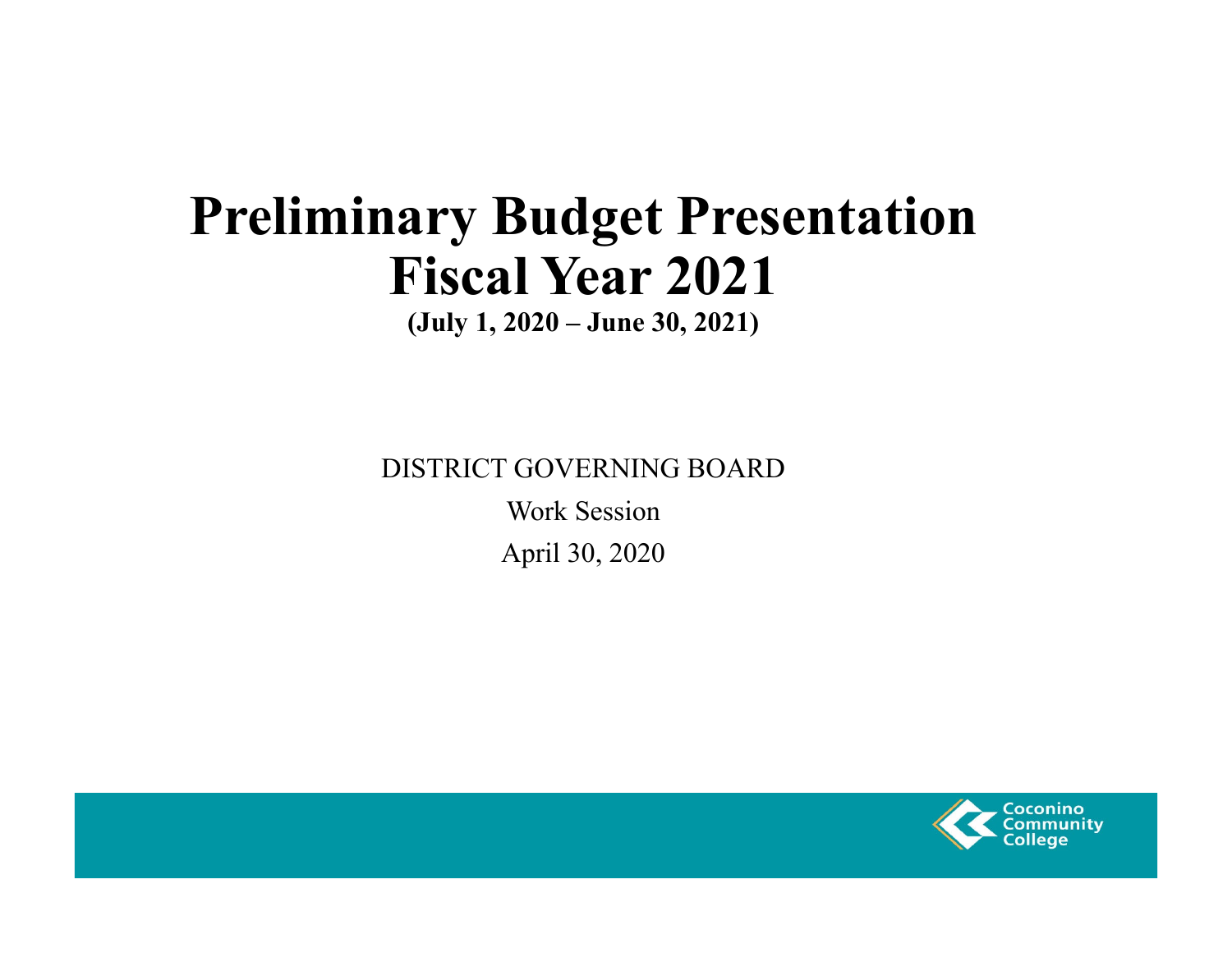## **Agenda**

- FY21 Budget Highlights
- General Fund
- Restricted Fund
- Auxiliary Fund
- Plant Fund
- Retirement of Indebtedness
- All Funds Summary
- $\checkmark$  Timeline
- State Budget
- Truth-in-Taxation Handout

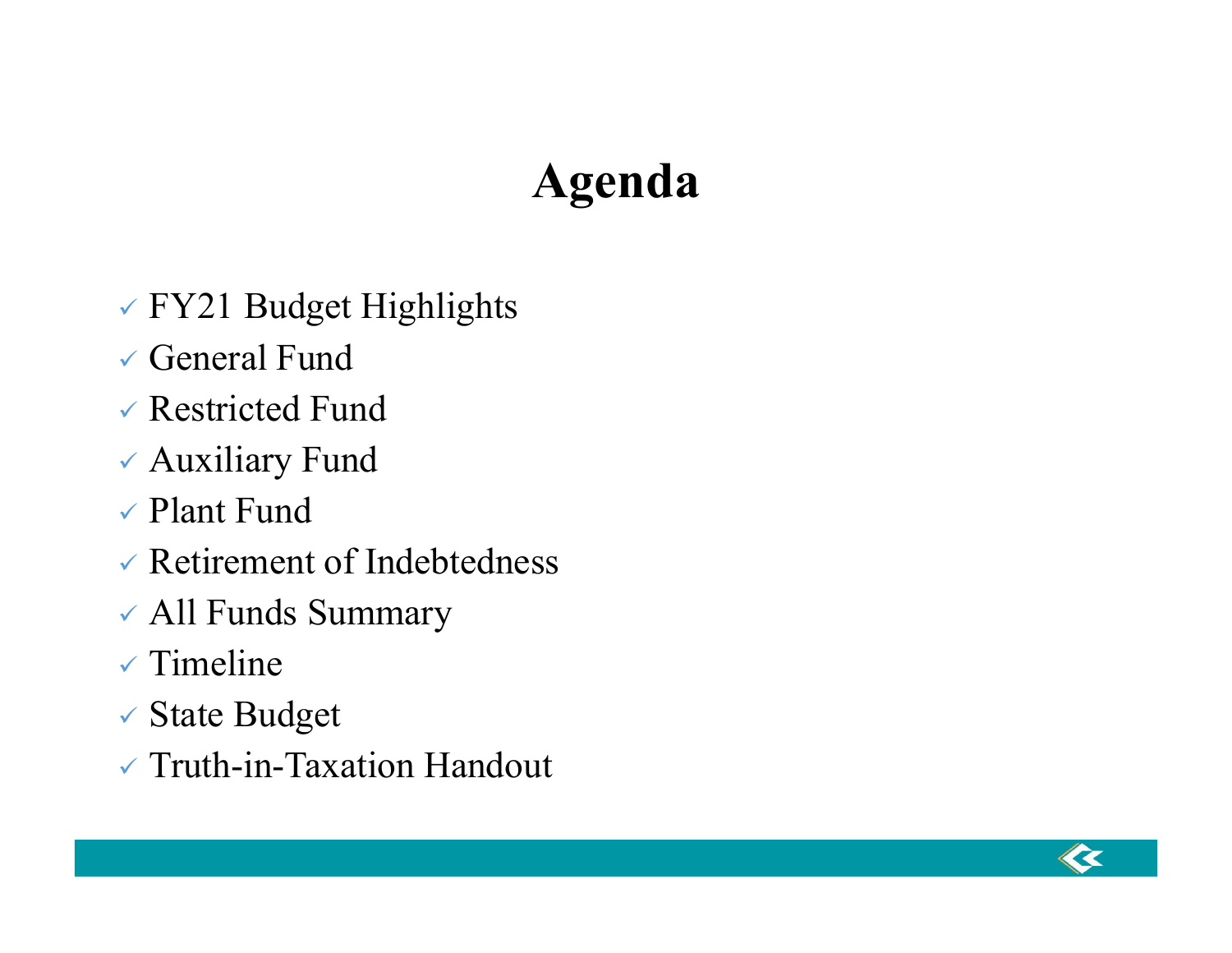

 $\overline{\mathbf{K}}$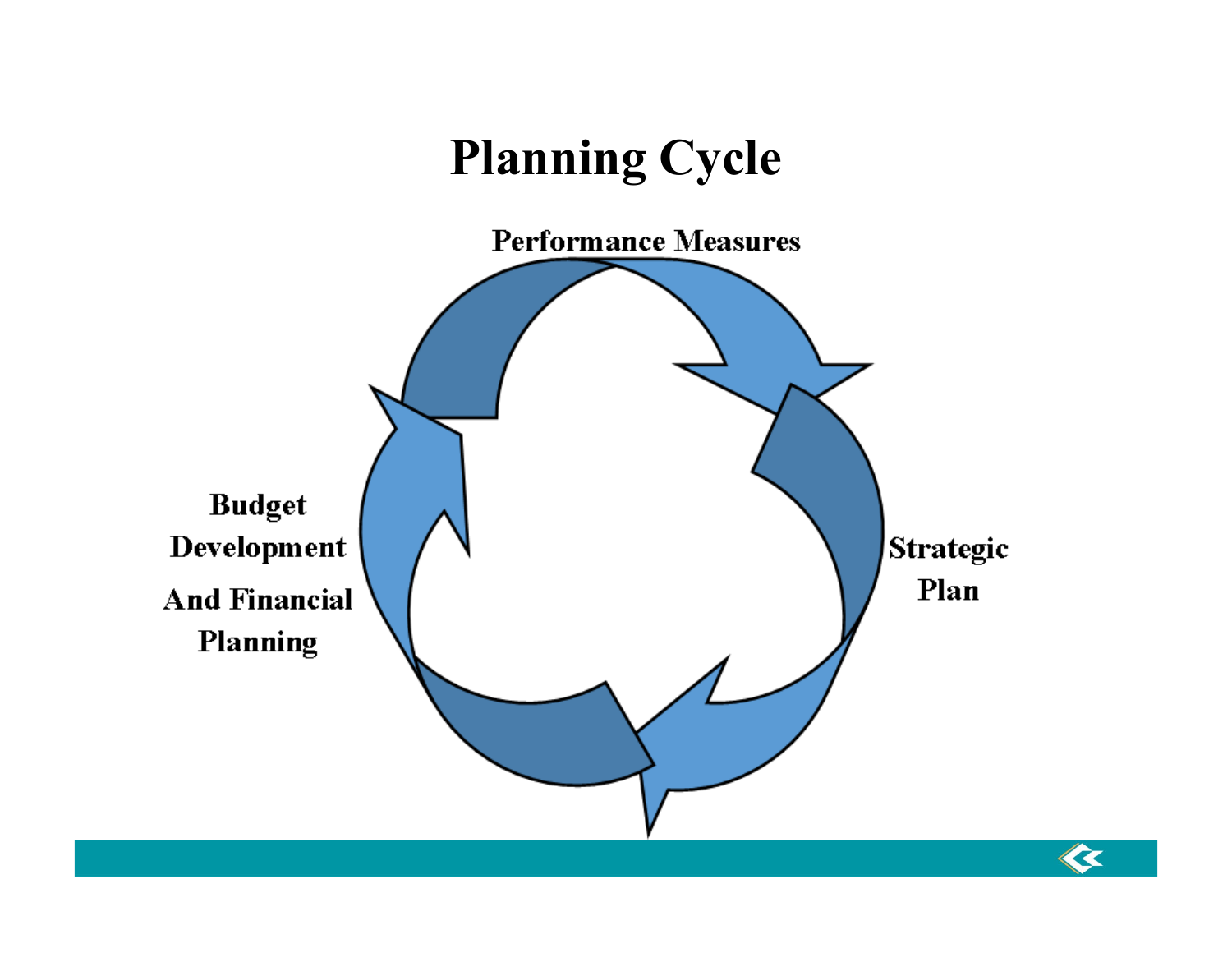## 2019 Student Progress and Outcomes Report

### **Access**

- 2a. Enrollment of underserved populations ethnic minorities
- 2b. Enrollment of underserved population Age 25+
- 2c. Enrollment of underserved population Pell recipients
- 3. Percent of student credit hours earned via alternative delivery methods and/or at alternative times and places
- 4. Community college-going rate
- 5a. Success after developmental math
- 5b. Success after developmental English/reading
- 6. Cost of attendance as a percentage of the median household income in Coconino County
- 7. Developmental course success rate reading

## **Transfer & Completion**

- 8. College Level course success rate
- 9a. Full-time learners completing 42 credits within 2 yrs
- 9b. Part time learners completing 24 credits within 2 yrs
- 10. Fall-to-Spring retention rates
- 11. Fall-to- Fall retention rates
- 12. Six-year Degree/Certificate completion rate
- 13. Six-year in-state university transfer rate
- 14. Transfer rates after CCC Completion rate

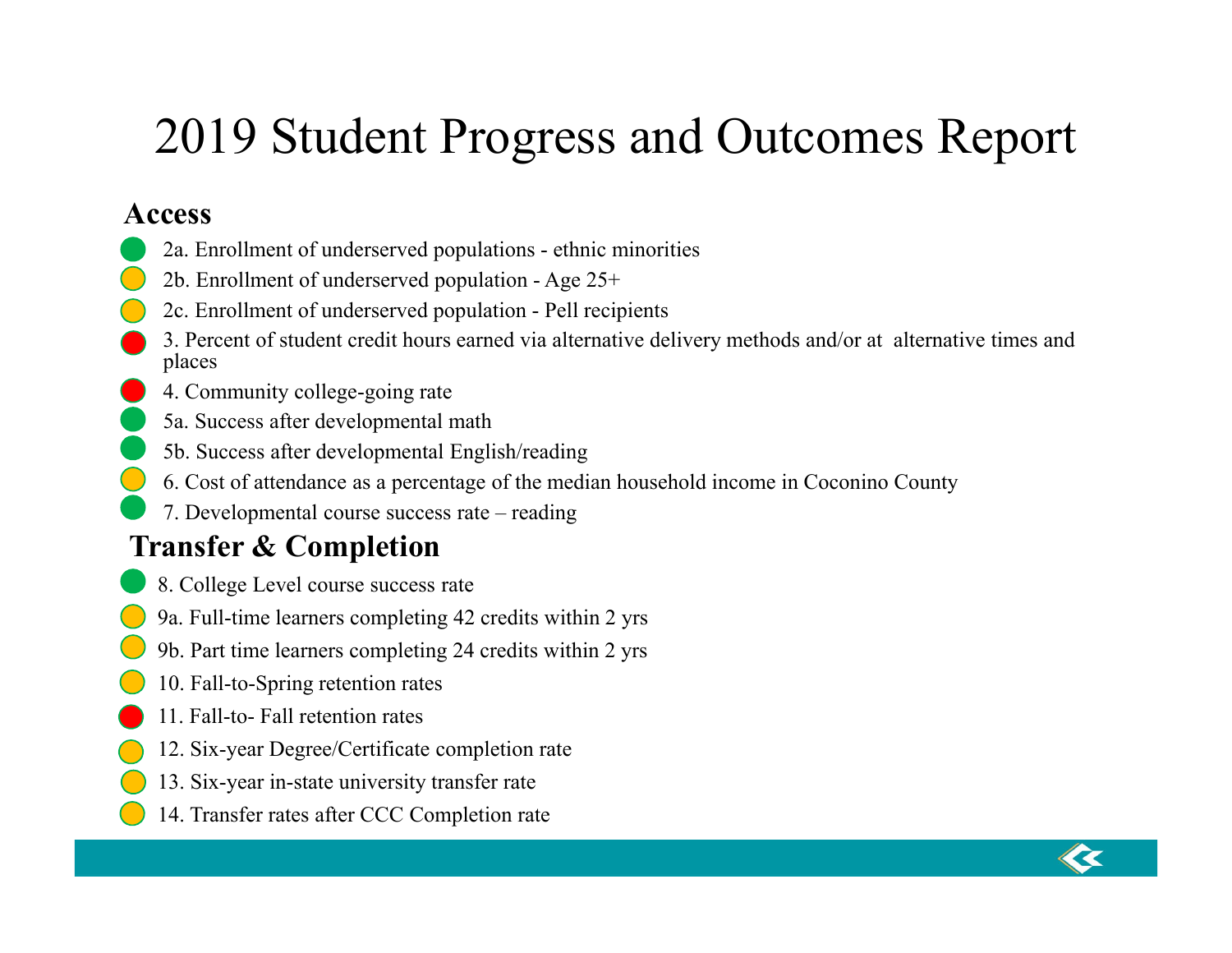## **2016 – 2020 Strategic Plan**

**Goal 1**: CCC will provide learners educational opportunities that are **accessible**  and affordable, while also being economically feasible for the college.

**Goal 2**: CCC will promote a learner-centered environment that incorporates innovative strategies and support structures intended to reduce student attrition and increase **retention**.

**Goal 3**: CCC will empower students to achieve their individual learning goals and implement strategies to increase certificate and degree **completion** rates.

**Goal 4**: CCC will strengthen the College's working environment by maximizing college **resources**, expanding **community outreach**, and implementing effective personnel management and **employee development** strategies.

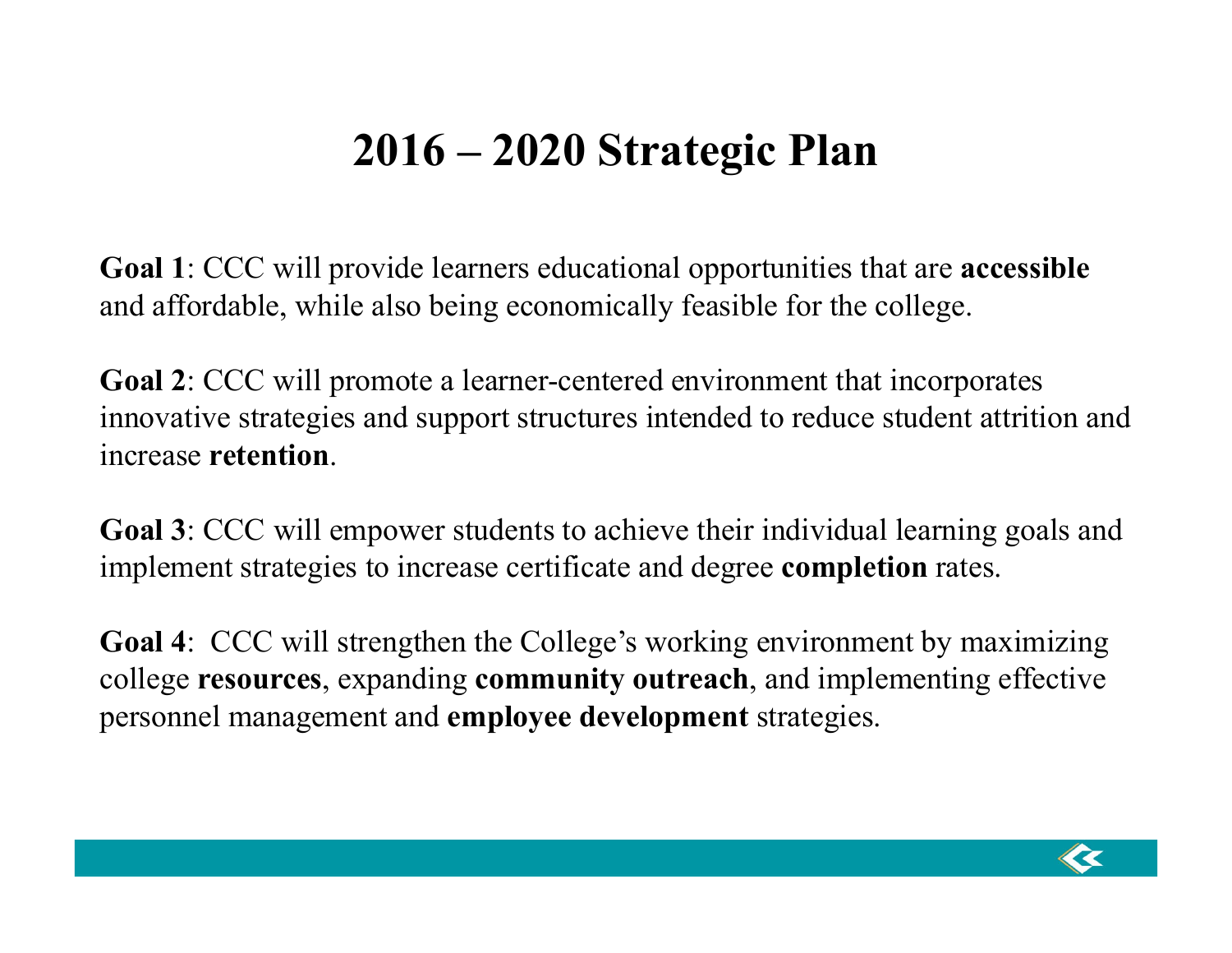## **FY 2020 – 2021 Budget Changes - COVID**

#### **Revenues:**

5% additional reduction in enrollment on top of current year 5% decline Reduced proportion of out of State Reduced proportion of out of County Reduced proportion of WUE Reduced investment incomeReduced parking revenue Reduced facility use revenue Reduced sales tax (Prop 301) results in increased faculty to General Fund Reduced differential tuition ( and offsetting Instructional Supplies on expense side) Dual enrollment and CAVIAT are minimal so only planning for minimal declines or flat Increases carryforward (fund balance)

#### **Expenses:**

Reduced part-time faculty (enrollment) Increased faculty expense because of reduced 301 funds Holding one vacant position open, and pulling two other vacant positions from budget Holding off on new academic programs until we know more, just moving forward with cyber security Prioritizing academic areas, continuing to move forward with other vacant faculty positions Pull STEM Equip Pull One-time Equip

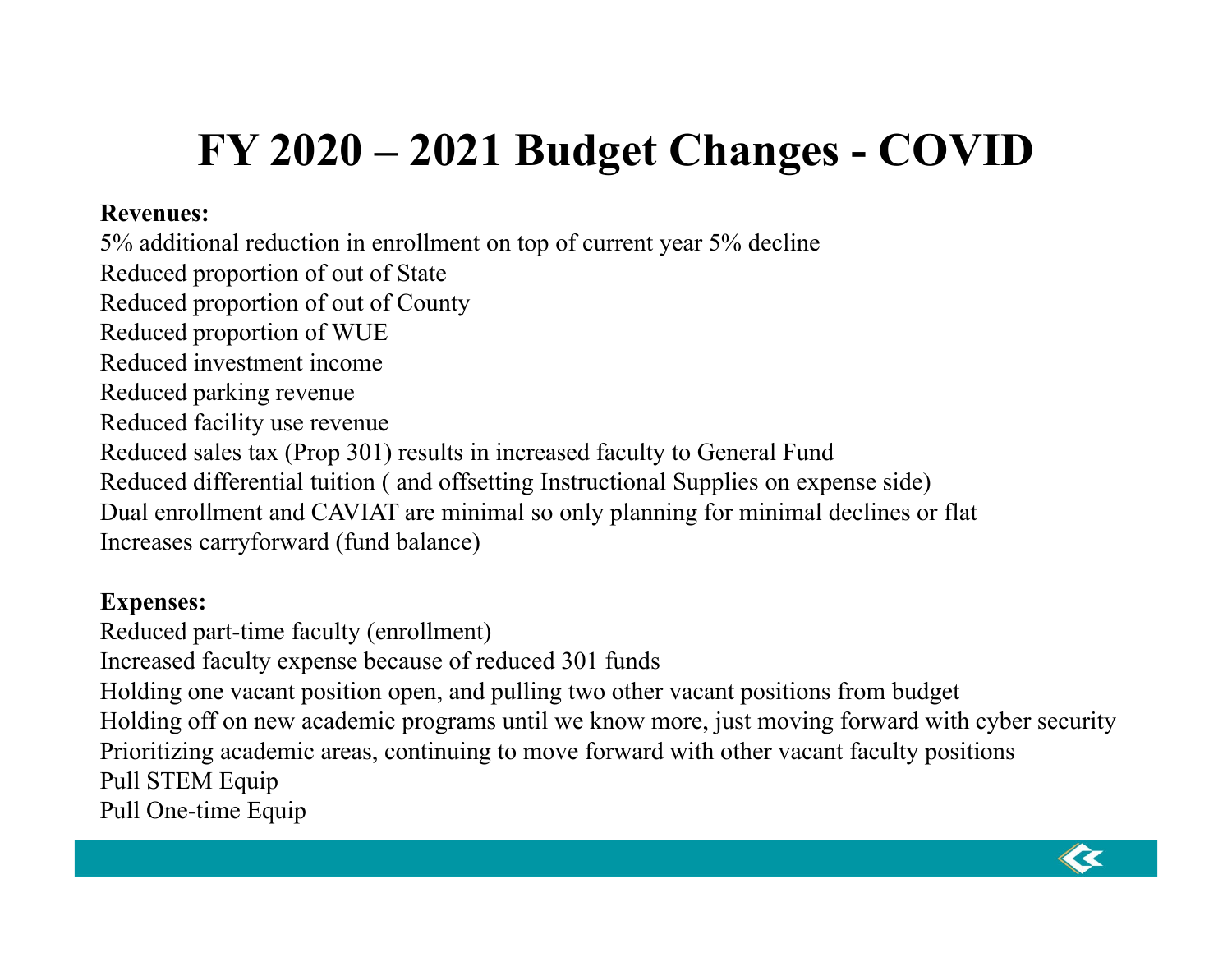## **FY21 General Fund Revenues**

| For Years Ended June 30                 | <b>FY2020</b>   | <b>FY2021</b>             | <b>FY20 to FY21</b>         |           |                                                      |
|-----------------------------------------|-----------------|---------------------------|-----------------------------|-----------|------------------------------------------------------|
|                                         | <b>BUDGET</b>   | <b>BUDGET</b>             | <b>CHANGE</b>               |           | <b>FY20 to FY21 Changes Detail</b>                   |
| Revenues                                |                 |                           |                             |           |                                                      |
| Tuition and Fees                        | \$<br>7,894,031 | 7,177,303<br>S.           | (716, 728)<br><sup>\$</sup> | $-9.08%$  | \$2 increase, enrollment decline                     |
| State Appropriations                    | 1,703,400       | 1,698,400                 | (5,000)                     | $-0.29%$  | Per state formula                                    |
| <b>Property Taxes</b>                   | 8,383,362       | 8,704,461                 | 321,099                     | 3.83%     | 2% plus new construction, moved excise tax in        |
| Grants & Contracts                      | 182,000         | 182,100                   | 100                         | $0.05\%$  |                                                      |
| Investment Income                       | 315,000         | 315,000                   | $\overline{\phantom{a}}$    | $0.00\%$  | No change                                            |
| Other Income                            | 516,517         | 284,167                   | (232,350)                   | $-44.98%$ | Reduction in SRP in-lieu tax; moved excise tax out   |
| <b>Total Revenues</b>                   | \$18,994,310    | \$18,361,431              | (632, 879)<br>-SS           | $-3.4\%$  |                                                      |
| Other financing sources (uses)          |                 |                           |                             |           |                                                      |
| Carryforward                            | \$<br>2,000,000 | 3,318,496<br><sup>S</sup> | 1,318,496<br><sup>S</sup>   | 65.92%    | Increase for recession and portion of One-time Rural |
| Transfer In                             | 52,768.0        | 35,500.0                  | (17,268.0)                  | $-32.72%$ | Planned maintenance                                  |
| <b>Transfer Out</b>                     | (783,253)       | (802,022)                 | (18,769)                    | 2.40%     | Additional match for ADE grants                      |
| Total other financing sources (uses)    | 1,269,515<br>\$ | 2,551,974<br>S.           | \$1,282,459                 | 101.02%   |                                                      |
| <b>Total Revenues and Other Sources</b> | \$20,263,825    | \$20,913,405              | 649,580                     | 3.1%      |                                                      |

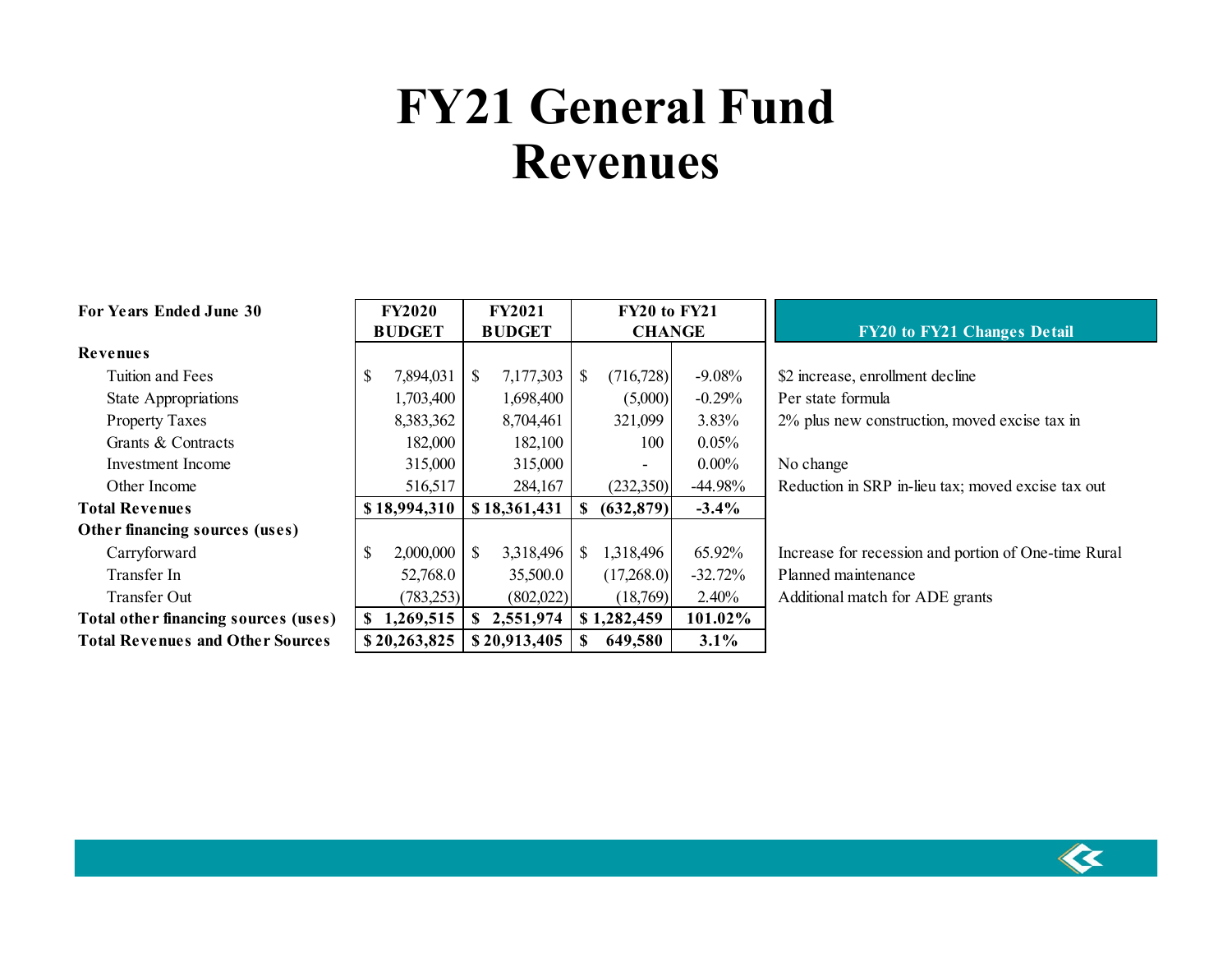## **FY21 General Fund Revenues \$18,361,431**



 $\overline{\mathbf{K}}$ 

Note: Excludes Carryforward and Transfers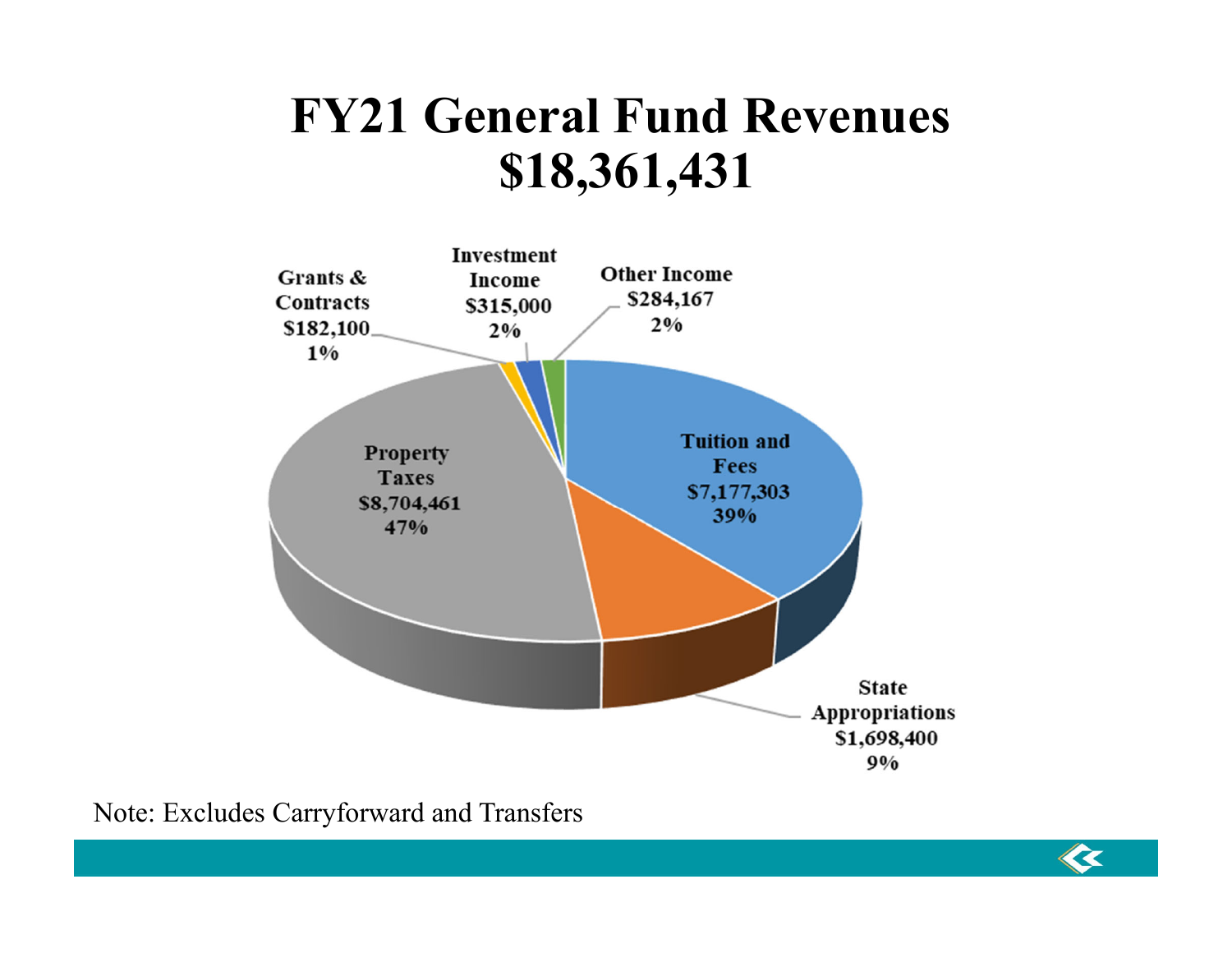## **FY21 General Fund Expenditures by Program**

| <b>For Years Ended June 30</b>     | <b>FY2020</b> | <b>FY2021</b> | <b>FY20 to FY21</b> |            |                                                     |
|------------------------------------|---------------|---------------|---------------------|------------|-----------------------------------------------------|
|                                    | <b>BUDGET</b> | <b>BUDGET</b> | <b>CHANGE</b>       |            | <b>FY20 to FY21 Changes Detail</b>                  |
| <b>Expenditures by Program</b>     |               |               |                     |            |                                                     |
| Instruction                        | 5,246,722     | 5,255,799     | 9,077               | $0.17\%$   | Comp, new program expense                           |
| Academic Support                   | 3,457,111     | 3,344,791     | (112,320)           | $-3.25%$   | Comp, moved DE to Student Serv, realloc Starfish    |
| <b>Student Services</b>            | 3,127,361     | 3,357,289     | 229,928             | $7.35\%$   | Comp, moved DE from Academic Support                |
| <b>Institutional Support</b>       | 4,225,977     | 3,852,019     | (373,958)           | $-8.85%$   | Comp, realloc one-time STEM & Equip                 |
| Facilities Operation & Maintenance | 1,809,189     | 1,829,549     | 20,360              | 1.13%      | Reallocation of PT position to Security             |
| Scholarships & Grants              | 222,000       | 196,665       | (25,335)            | $-11.41\%$ | Decrease in enrollment                              |
| Contingency                        | 2,175,465     | 3,077,293     | 41.45%<br>901,828   |            | Increased contingency for recession, One-time Rural |
| <b>Total Expenditures</b>          | \$20,263,825  | \$20,913,405  | 3.1%<br>649,580     |            |                                                     |

Note: \$3 Million in Contingency is for emergencies and comes from Fund Balance

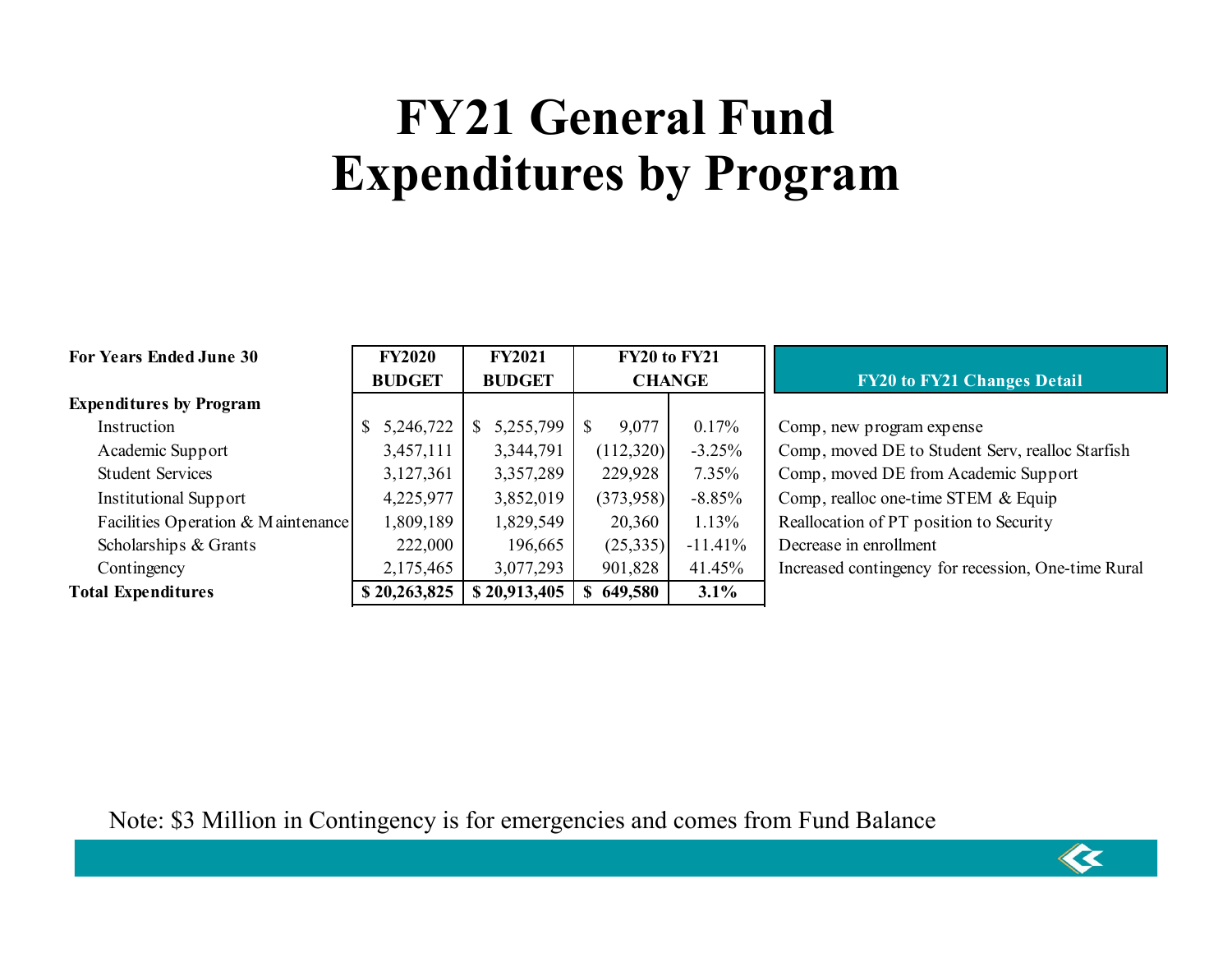## **FY21 General Fund Expenditures by Program \$20,913,405**



 $\ll$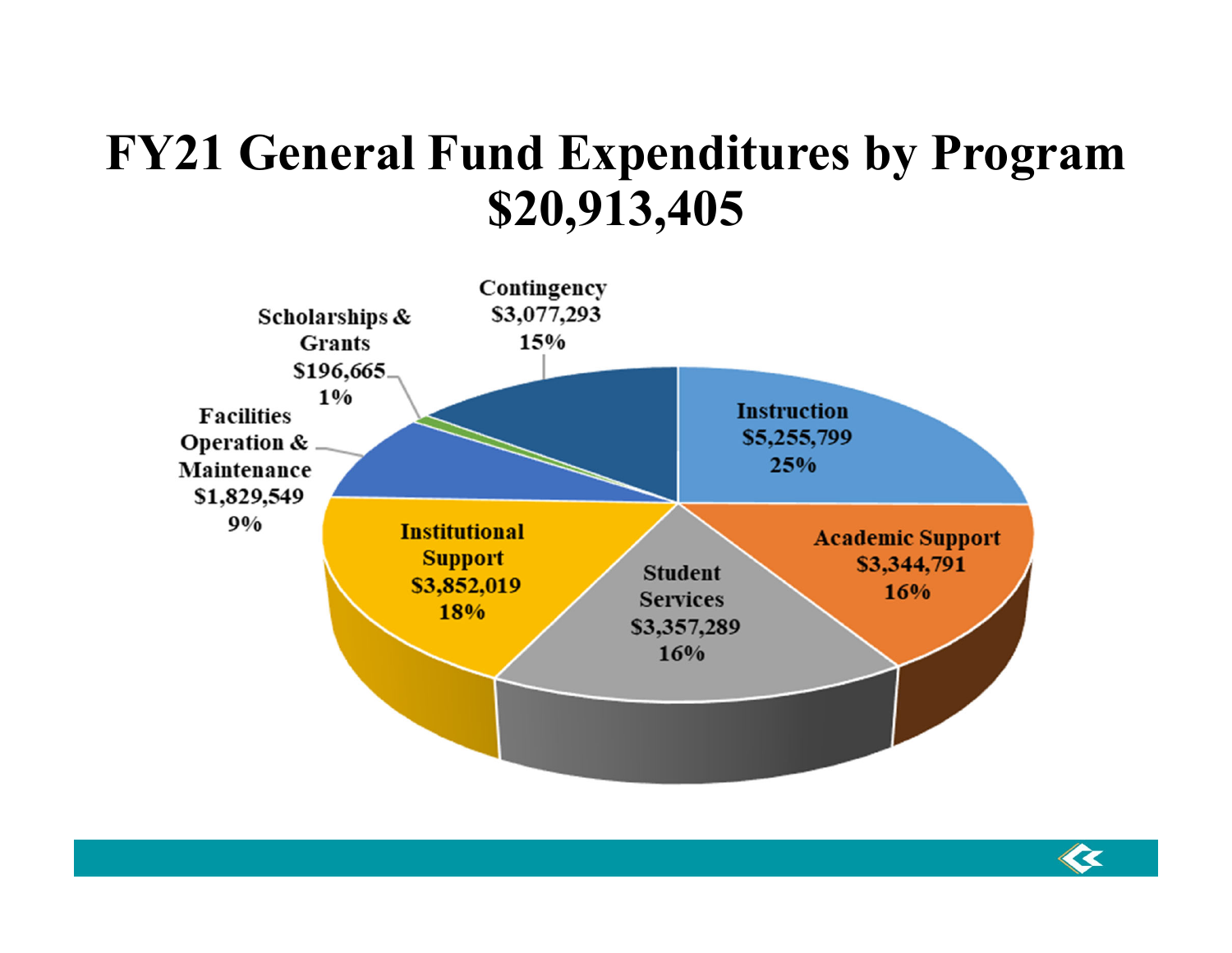## **FY21 General Fund Expenditures by Object**

| <b>For Years Ended June 30</b> | <b>FY2020</b> | <b>FY2021</b> | FY20 to FY21  |            |           |                                                      |
|--------------------------------|---------------|---------------|---------------|------------|-----------|------------------------------------------------------|
|                                | <b>BUDGET</b> | <b>BUDGET</b> | <b>CHANGE</b> |            |           | <b>FY20 to FY21 Changes Detail</b>                   |
| <b>Expenditures by Object</b>  |               |               |               |            |           |                                                      |
| <b>Personnel Services</b>      | \$13,923,509  | \$14,004,052  | \$            | 80,543     | 0.58%     | Comp & Benefit adj, position reduction for recession |
| <b>Contractual Services</b>    | 922,224       | 915,322       |               | (6,902)    | $-0.75%$  | Realloc and reduction                                |
| Supplies                       | 981,658       | 649,974       |               | (331, 684) | $-33.79%$ | Realloc one-time STEM & Equip                        |
| <b>Fixed Charges</b>           | 1,059,761     | 1,074,022     |               | 14,261     | $1.35\%$  | Realloc and CPI increases                            |
| <b>Utilities</b>               | 600,053       | 572,102       |               | (27,951)   | $-4.66%$  | Realloc to cover custodial increase                  |
| Travel                         | 214,680       | 221,475       |               | 6,795      | 3.17%     | Realloc of funds for Admission & Marketing travel    |
| Scholarships                   | 222,000       | 196,665       |               | (25,335)   | $-11.41%$ | Decrease in enrollment                               |
| M iscellaneous/Other           | 164,475       | 202,500       |               | 38,025     | 23.12%    | Increase bad debt expense                            |
| Contingency                    | 2,175,465     | 3,077,293     |               | 901,828    | 41.45%    | Increase in contingency & One-time Rural             |
| <b>Total Expenditures</b>      | \$20,263,825  | \$20,913,405  | S             | 649,580    | 3.1%      |                                                      |

 $\ll$ 

Note: \$3 Million in Contingency is for emergencies and would come from Fund Balance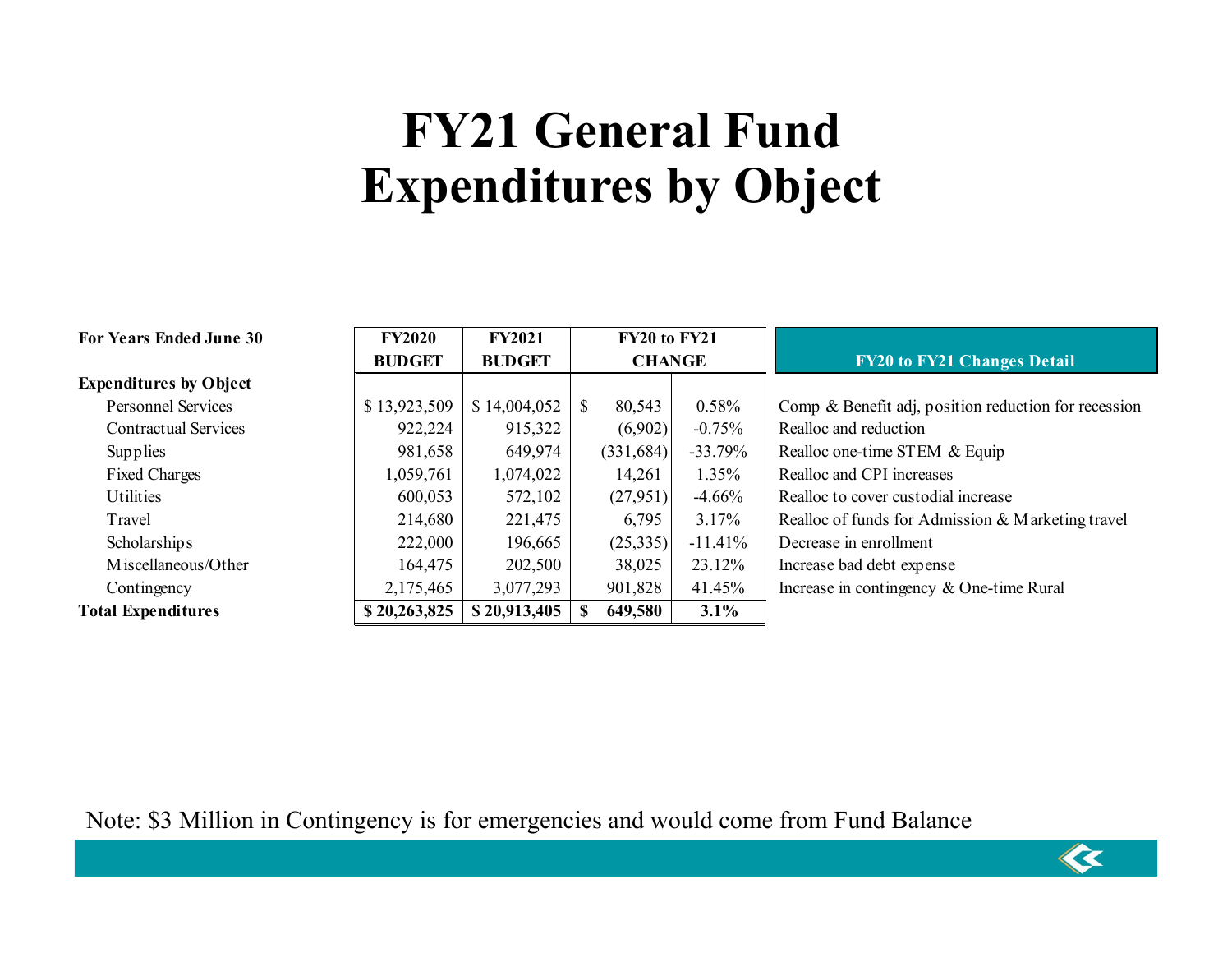## **FY21 Restricted Funds Revenues**

| <b>For Years Ended June 30</b>       |   | <b>FY2020</b><br><b>BUDGET</b> |              | <b>FY2021</b><br><b>BUDGET</b> | <b>FY20 to FY21</b><br><b>CHANGE</b> |           |           | <b>FY20 to FY21 Change</b>         |
|--------------------------------------|---|--------------------------------|--------------|--------------------------------|--------------------------------------|-----------|-----------|------------------------------------|
| <b>Revenues</b>                      |   |                                |              |                                |                                      |           |           |                                    |
| Tuition and Fees                     | S |                                | S            | $\overline{\phantom{a}}$       | -8                                   | ۰         | $0\%$     |                                    |
| State Appropriations                 |   | 399,200                        |              | 397,400                        |                                      | (1,800)   | $-0.5\%$  | Per state formula                  |
| <b>Federal Grants and Contracts</b>  |   | 4,748,711                      |              | 4,787,273                      |                                      | 38,562    | 0.8%      | Reallocation                       |
| <b>State Grants and Contracts</b>    |   | 628,103                        |              | 582,370                        |                                      | (45, 733) | $-7.3\%$  | Reallocation                       |
| Private Grants and Contracts         |   | 35,000                         |              | 25,000                         |                                      | (10,000)  | $-28.6%$  | <b>Veteran's Center Foundation</b> |
| <b>Total Revenues</b>                |   | \$5,811,014                    |              | \$5,792,043                    | <b>S</b>                             | (18, 971) | $-0.33\%$ |                                    |
| Other financing sources (uses)       |   |                                |              |                                |                                      |           |           |                                    |
| Transfer In                          | S | 57,253                         | <sup>S</sup> | 78,922                         | -8                                   | 21,669    | 37.8%     | Adult Ed                           |
| Total other financing sources (uses) | S | 57,253                         | S            | 78,922                         | S                                    | 21,669    | 37.8%     |                                    |
| <b>Total Revenues and Transfers</b>  |   | 5,868,267                      |              | \$5,870,965                    |                                      | 2,698     | $0.05\%$  |                                    |



**S** Detail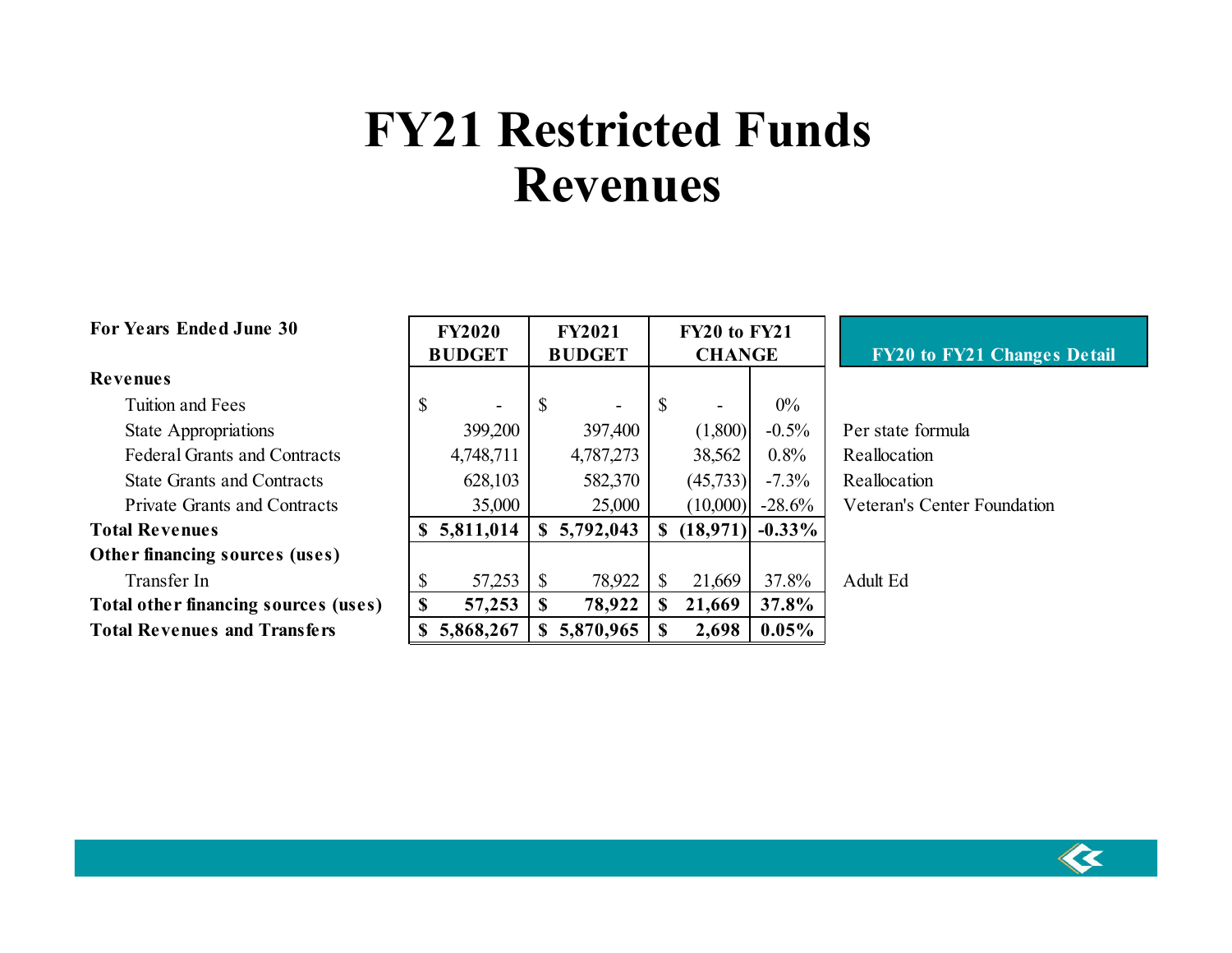## **FY21 Restricted Funds Grants and Contracts**

|                                     |                         |                         | Private/     |                          |
|-------------------------------------|-------------------------|-------------------------|--------------|--------------------------|
| <b>Restricted</b>                   | <b>Federal</b>          | <b>State</b>            | Local        | <b>Total</b>             |
| <b>Adult Education</b>              | 354,459<br>$\mathbb{S}$ | $\mathbb{S}$<br>154,672 | $\mathbb{S}$ | $\mathbb{S}$<br>509,131  |
| <b>AZ LEAP</b>                      |                         | 9,403                   | -            | 9,403                    |
| <b>AZ Workforce Development</b>     |                         | 418,295                 |              | 418,295                  |
| <b>Bridges to Baccalaureate</b>     | 18,442                  |                         |              | 18,442                   |
| Federal Work Study                  | 93,984                  |                         |              | 93,984                   |
| National Science Foundation - LSAMP | 50,000                  |                         |              | 50,000                   |
| Noyce Scholarship Program           |                         |                         |              |                          |
| Pell                                | 3,500,000               |                         |              | 3,500,000                |
| Perkins                             | 275,755                 |                         |              | 275,755                  |
| Programs of Study                   |                         |                         |              |                          |
| <b>SEOG</b>                         | 153,487                 |                         |              | 153,487                  |
| <b>SBDC</b>                         | 101,700                 |                         | 25,000       | 126,700                  |
| <b>State Appropriations - STEM</b>  |                         | 397,400                 |              | 397,400                  |
| <b>TRiO</b>                         | 239,446                 |                         |              | 239,446                  |
| Veteran's Center - Foundation       |                         |                         |              |                          |
|                                     | 4,787,273               | 979,770<br>S            | 25,000<br>S  | 5,792,043<br>$\mathbf S$ |

 $\ell$  Z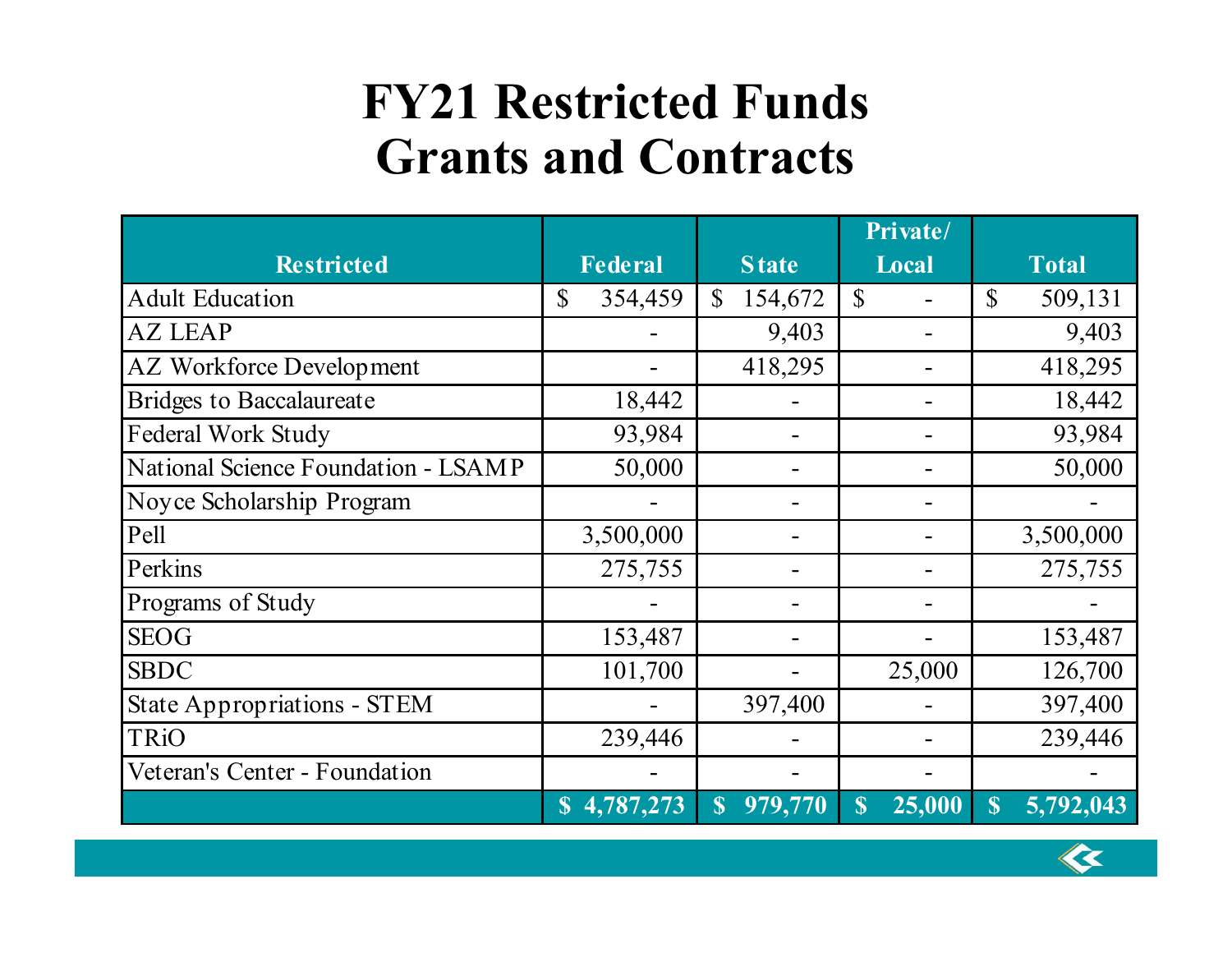## **FY21 Restricted Funds Expenditures by Program and Object**

**FY2021**

#### **For Years Ended June 30 FY2020**

#### **Expenditures by Program**

Public Service Institutional Support **Total Expenditures 5,868,267 \$ 5,870,965 \$ 2,698 \$ 0.05%**

**For Years Ended June 30 FY2020**

| rears Enged June 30          | F YZUZU         | F Y 2021        | F Y ZU TO F Y Z I        |          |                |
|------------------------------|-----------------|-----------------|--------------------------|----------|----------------|
|                              | <b>BUDGET</b>   | <b>BUDGET</b>   | <b>CHANGE</b>            |          | FY20 to FY2    |
| enditures by Program         |                 |                 |                          |          |                |
| Instruction                  | 1,354,412<br>\$ | 1,306,135<br>S  | (48, 277)<br>\$          | $-3.6\%$ | Workforce 301  |
| <b>Public Service</b>        | 161,700         | 161,700         |                          | $0.0\%$  |                |
| Academic Support             | 260,682         | 297,581         | 36,899                   | 14.2%    | Perkins & ADE  |
| <b>Student Services</b>      | 413,380         | 433,256         | 19,876                   | 4.8%     | TRiO & Perkins |
| <b>Institutional Support</b> |                 |                 | $\overline{\phantom{a}}$ | $0.0\%$  |                |
| Scholarships & Grants        | 3,678,093       | 3,672,293       | (5,800)                  | $-0.2\%$ | Veteran's      |
| al Expenditures              | 5,868,267<br>S  | 5,870,965<br>S. | 2,698                    | $0.05\%$ |                |
|                              |                 |                 |                          |          |                |

**FY20 to FY21**

**FY20 to FY21**

# **FY20 to FY21 Changes Detail**

|                               | <b>BUDGET</b> | <b>BUDGET</b>   | <b>CHANGE</b> |          | <b>FY20 to FY21 Changes Detail</b> |
|-------------------------------|---------------|-----------------|---------------|----------|------------------------------------|
| <b>Expenditures by Object</b> |               |                 |               |          |                                    |
| <b>Personnel Services</b>     | \$1,907,426   | 1,754,208<br>\$ | \$(153,218)   | $-8.0\%$ | Workforce 301, ADE, Perkins & TRiO |
| <b>Contractual Services</b>   | 4,560         | 7,068           | 2,508         | 55.0%    | Workforce 301, ADE, Perkins & TRiO |
| Supplies                      | 103,256       | 202,730         | 99,474        | 96.3%    | Workforce 301, ADE, Perkins & TRiO |
| <b>Fixed Charges</b>          | 3,349         | 4,577           | 1,228         | 36.7%    | Workforce 301, ADE, Perkins & TRiO |
| <b>Utilities</b>              | 380           | 601             | 221           | 58.2%    | Workforce 301, ADE, Perkins & TRiO |
| Travel                        | 62,002        | 98,467          | 36,465        | 58.8%    | Workforce 301, ADE, Perkins & TRiO |
| <b>Scholarships</b>           | 3,670,289     | 3,664,489       | (5,800)       | $-0.2\%$ | Veteran's                          |
| Capital Equipment             | 67,034        | 67,034          |               | $0.0\%$  |                                    |
| M iscellaneous/Other          | 49,971        | 71,791          | 21,820        | 43.7%    | Workforce 301, ADE, Perkins & TRiO |
| <b>Total Expenditures</b>     | \$5,868,267   | \$5,870,965     | 2,698         | $0.05\%$ |                                    |

**FY2021**



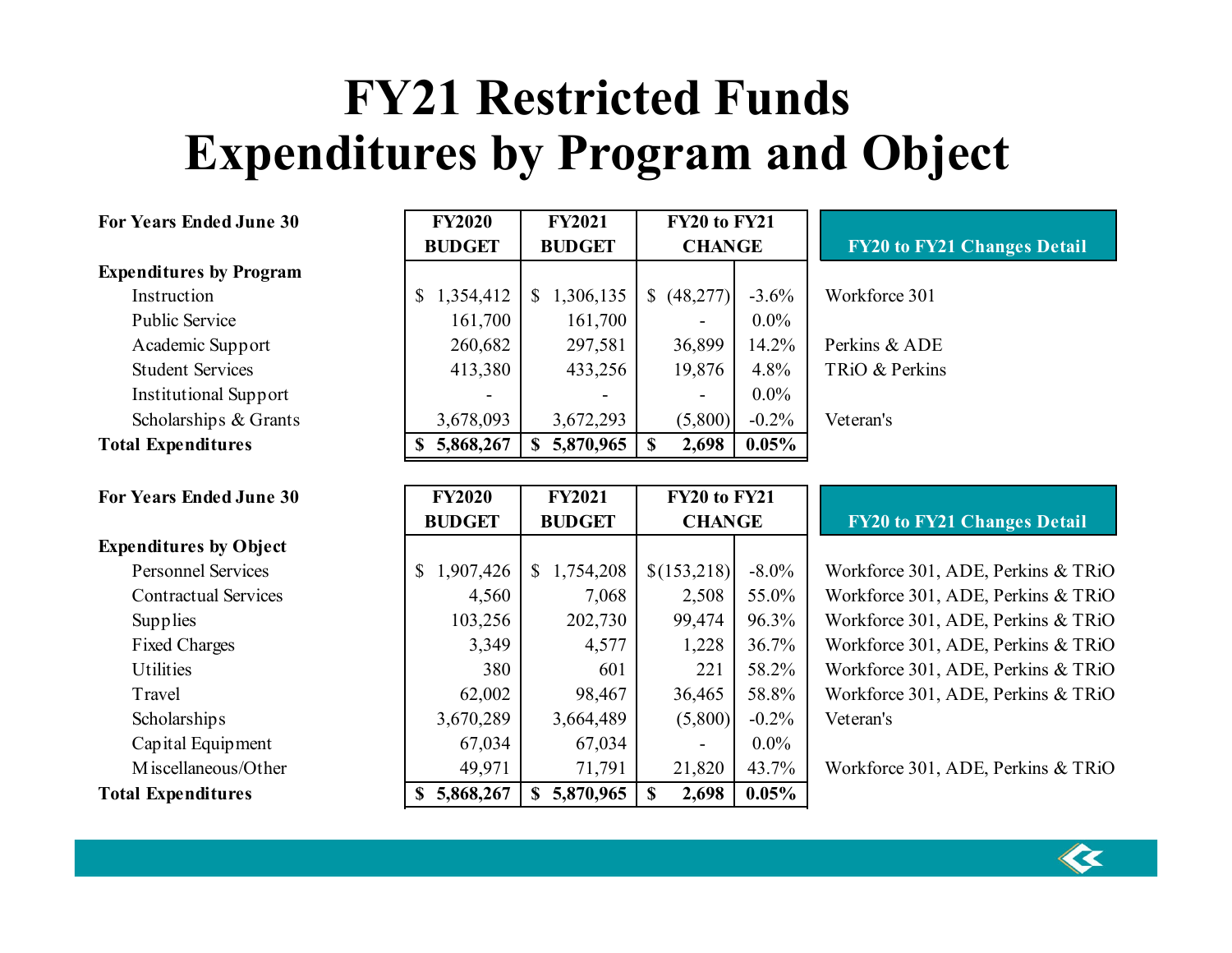## **FY21 Auxiliary Funds Revenues & Expenditures**

| <b>For Years Ended June 30</b>       |               | <b>FY2020</b> |               | <b>FY2021</b> |                           | FY20 to FY21  |         |
|--------------------------------------|---------------|---------------|---------------|---------------|---------------------------|---------------|---------|
|                                      |               | <b>BUDGET</b> |               | <b>BUDGET</b> |                           | <b>CHANGE</b> |         |
| <b>Revenues</b>                      |               |               |               |               |                           |               |         |
| Sales & Services                     | \$            | 17,750        | $\mathcal{S}$ | 17,800        | $\mathcal{S}$             | 50            | $0.3\%$ |
| <b>Total Revenues</b>                | $\mathbf S$   | 17,750        | $\mathbf S$   | 17,800        | \$                        | 50            | $0.3\%$ |
| Other financing sources (uses)       |               |               |               |               |                           |               |         |
| Carryforward                         | $\mathcal{S}$ | 7,650         | $\mathbb{S}$  | 12,600        | $\mathcal{S}$             | 4,950         | 64.7%   |
| Transfer In                          |               | 12,000        |               | 12,000        |                           |               | $0.0\%$ |
| Total other financing sources (uses) | \$            | 19,650        | $\mathbf S$   | 24,600        | \$                        | 4,950         | 25.2%   |
| <b>Total Revenues and Transfers</b>  | $\mathbf S$   | 37,400        | $\mathbf S$   | 42,400        | $\mathbf S$               | 5,000         | 13.4%   |
| <b>Expenditures by Program</b>       |               |               |               |               |                           |               |         |
| <b>Auxiliary Enterprises</b>         | \$            | 37,400        | $\mathcal{S}$ | 42,400        | $\mathcal{S}$             | 5,000         | 13.4%   |
| <b>Total Expenditures</b>            | $\mathbf S$   | 37,400        | $\mathbf S$   | 42,400        | $\mathbf S$               | 5,000         | 13.4%   |
| <b>Expenditures by Object</b>        |               |               |               |               |                           |               |         |
| <b>Personnel Services</b>            | $\mathcal{S}$ |               | $\mathbb{S}$  |               | $\boldsymbol{\mathsf{S}}$ |               | $0.0\%$ |
| <b>Contractual Services</b>          |               | 300           |               | 300           |                           |               | $0.0\%$ |
| <b>Supplies</b>                      |               | 34,900        |               | 39,900        |                           | 5,000         | 14.3%   |
| <b>Fixed Charges</b>                 |               |               |               |               |                           |               | $0.0\%$ |
| <b>Utilities</b>                     |               |               |               |               |                           |               | $0.0\%$ |
| Travel                               |               | 2,200         |               | 2,200         |                           |               | $0.0\%$ |
| Scholarships                         |               |               |               |               |                           |               | $0.0\%$ |
| <b>Total Expenditures</b>            | \$            | 37,400        | $\mathbf S$   | 42,400        | \$                        | 5,000         | 13.4%   |

| <b>Activity</b>         | <b>Budgeted</b><br><b>Revenue</b> |
|-------------------------|-----------------------------------|
| <b>Math Calculators</b> | 2,400                             |
| Vending                 | 15,400                            |

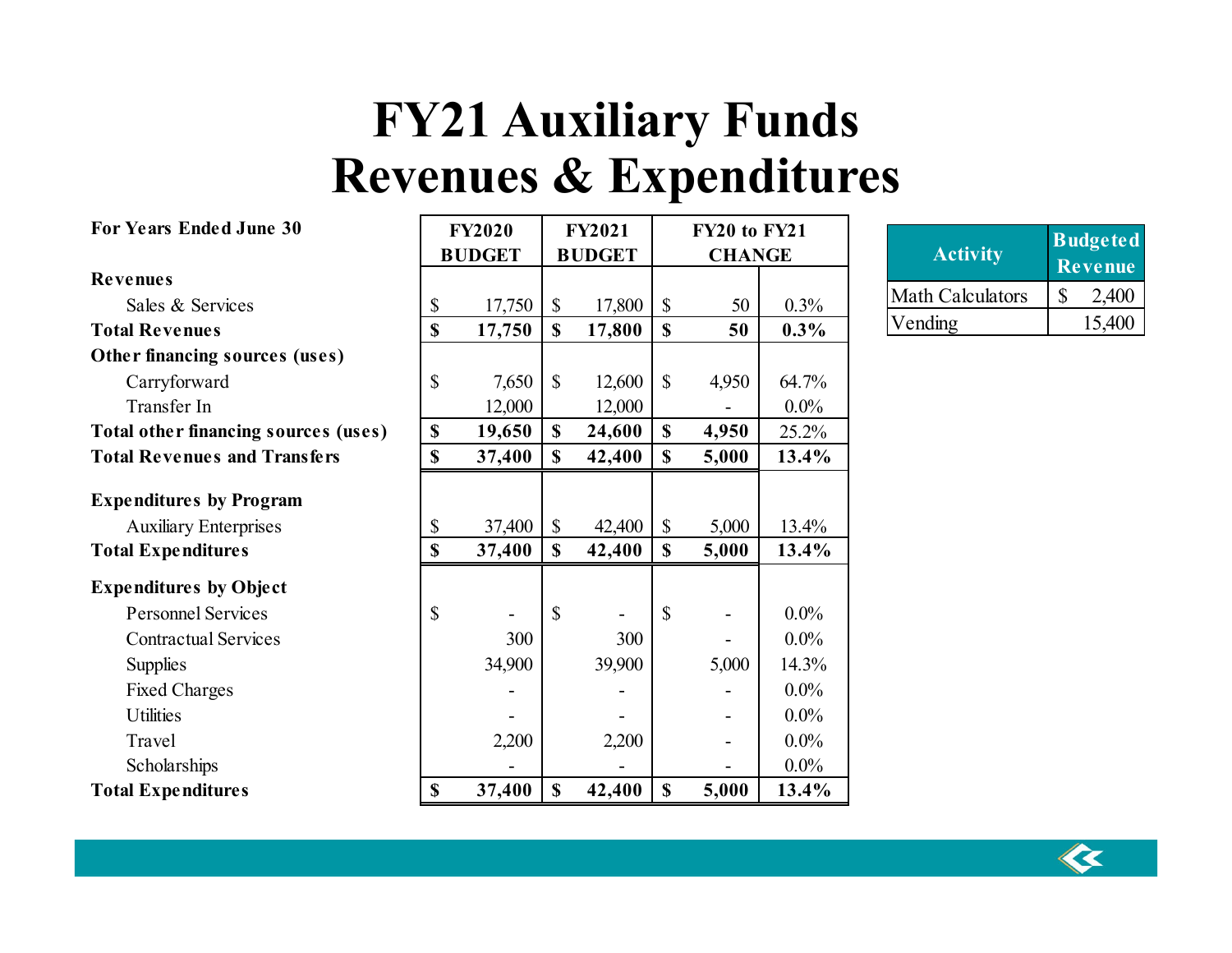## **FY21 Plant Fund Revenues & Expenditures**

| <b>For Years Ended June 30</b>                | <b>FY2020</b><br><b>BUDGET</b> |          | <b>FY2021</b><br><b>BUDGET</b> |                          | <b>FY20 to FY21</b><br><b>CHANGE</b> |                          |          | FY20 to FY21<br><b>Changes Detail</b> |
|-----------------------------------------------|--------------------------------|----------|--------------------------------|--------------------------|--------------------------------------|--------------------------|----------|---------------------------------------|
| Other financing sources (uses)                |                                |          |                                |                          |                                      |                          |          |                                       |
| Transfer In                                   | \$                             | 714,000  | $\mathbb{S}$                   | 711,100                  | $\mathbb{S}$                         | (2,900)                  | $-0.4%$  | CPI increase, realloc                 |
| <b>Transfer Out</b>                           |                                | (52,768) |                                | (35,500)                 |                                      | 17,268                   | $-32.7%$ | Planned maintenance                   |
| Total other financing sources (uses)          | \$                             | 661,232  | $\mathbf{s}$                   | 675,600                  | $\mathbf S$                          | 14,368                   | $2.2\%$  |                                       |
| <b>Total Revenues and Transfers</b>           | \$                             | 661,232  | $\mathbf S$                    | 675,600                  | $\mathbf S$                          | 14,368                   | $2.2\%$  |                                       |
| <b>Expenditures by Program</b><br>Instruction | \$                             |          | $\mathcal{S}$                  | $\overline{\phantom{a}}$ | $\mathbb{S}$                         | $\overline{\phantom{a}}$ | $0.0\%$  |                                       |
| Academic Support                              |                                |          |                                |                          |                                      |                          | $0.0\%$  |                                       |
| <b>Institutional Support</b>                  |                                | 240,000  |                                | 195,000                  |                                      | (45,000)                 | $-18.8%$ | Reallocation                          |
| Facilities Operation & Maintenance            |                                | 325,190  |                                | 336,900                  |                                      | 11,710                   | 3.6%     | Planned maintenance                   |
| Contingency                                   |                                | 96,042   |                                | 143,700                  |                                      | 47,658                   | 49.6%    |                                       |
| <b>Total Expenditures</b>                     | \$                             | 661,232  | $\mathbf S$                    | 675,600                  | $\mathbf S$                          | 14,368                   | $2.2\%$  |                                       |
| <b>Expenditures by Object</b>                 |                                |          |                                |                          |                                      |                          |          |                                       |
| Capital Equipment                             | \$                             | 565,190  | $\mathbb{S}$                   | 531,900                  | $\mathcal{S}$                        | (33,290)                 | $-5.9\%$ | Planned maintenance                   |
| Contigency                                    |                                | 96,042   |                                | 143,700                  |                                      | 47,658                   | 49.6%    |                                       |
| <b>Total Expenditures</b>                     | \$                             | 661,232  | $\mathbf S$                    | 675,600                  | $\mathbf S$                          | 14,368                   | $2.2\%$  |                                       |

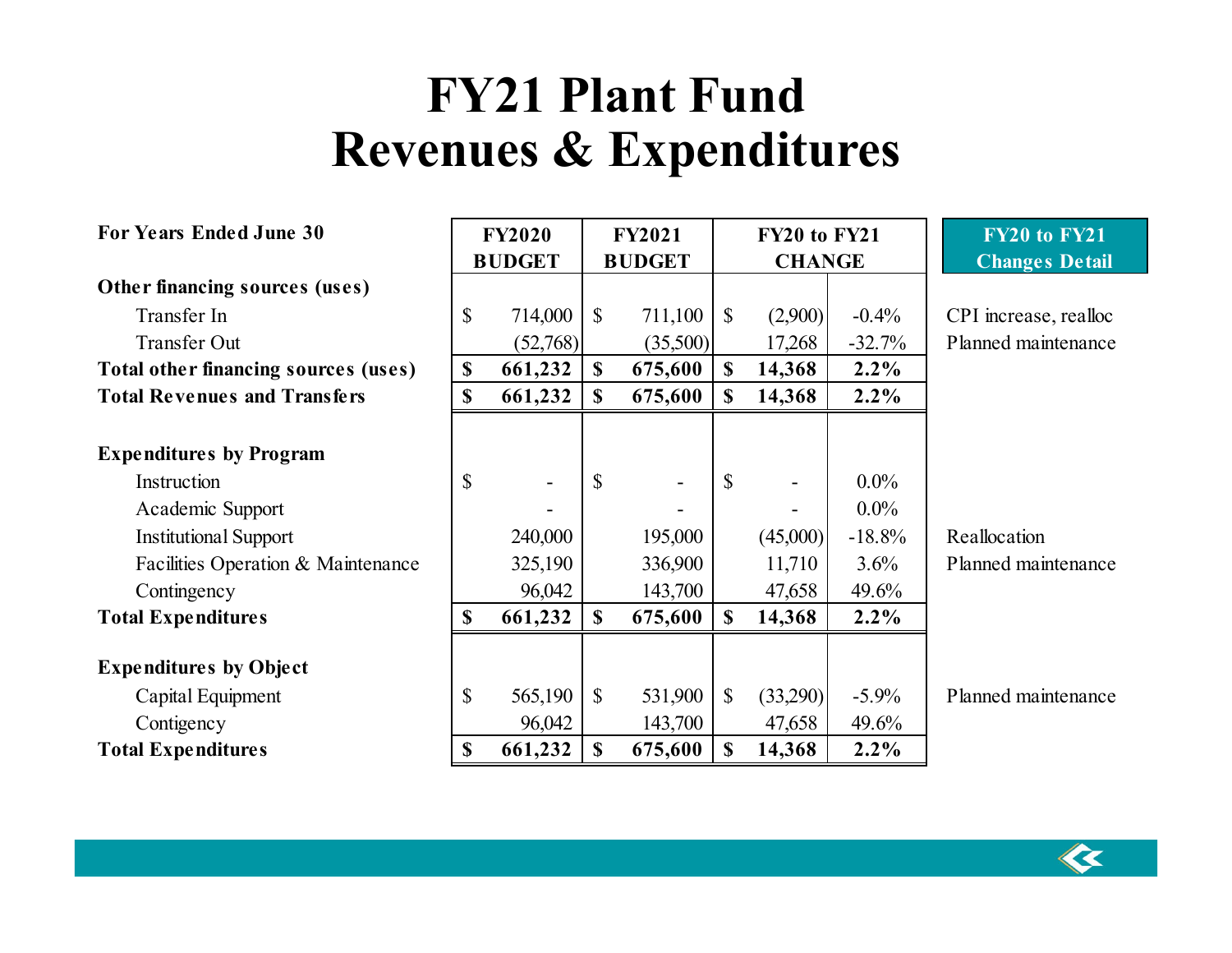# **FY21 Planned Replacement**

| General Fund                              |                  |                  |       |              |  |  |  |  |  |  |  |  |  |
|-------------------------------------------|------------------|------------------|-------|--------------|--|--|--|--|--|--|--|--|--|
| <b>General Fund - Planned Maintenance</b> | <b>Fourth St</b> | <b>Lone Tree</b> | Page  | <b>Total</b> |  |  |  |  |  |  |  |  |  |
| Interior Painting                         |                  | 4,000<br>3,500   | 4,000 | 1,500        |  |  |  |  |  |  |  |  |  |
| Deli Equipment                            | -                | 4,200            |       | 4,200        |  |  |  |  |  |  |  |  |  |
| Furniture Replacement                     |                  | 7,600<br>7,000   | 5,200 | 19,800       |  |  |  |  |  |  |  |  |  |
| Total                                     |                  | 15,800<br>10,500 | 9,200 | 35,500       |  |  |  |  |  |  |  |  |  |

#### Plant Fund

| <b>Plant Fund - IT Equipment</b>        | Total   |
|-----------------------------------------|---------|
| Phone System Replacement                | 75,000  |
| IT Equipment Lifecycle Replacement Plan | 120,000 |
| <b>Total</b>                            | 195.00  |

| Plant Fund - Planned Maintenance | Fourth St | Lone Tree | General<br>Page          | Total   |
|----------------------------------|-----------|-----------|--------------------------|---------|
| Roofing architect fees           | ۰         | 90,000    | $\overline{\phantom{a}}$ | 90,000  |
| Roofing                          | 150,000   |           |                          | 150,000 |
| HVAC Units                       | 20,000    |           |                          | 20,000  |
| Entry Doors -                    |           | 26,300    |                          | 26,300  |
| Security Cameras Replacement     | 5,200     | 5,200     | 5,200                    | 15,600  |
| Misc./Contingency                | 7,500     | 25,000    | 2,500                    | 35,000  |
| Total                            | 182,700   | 56,500    | 7,700                    | 336,900 |

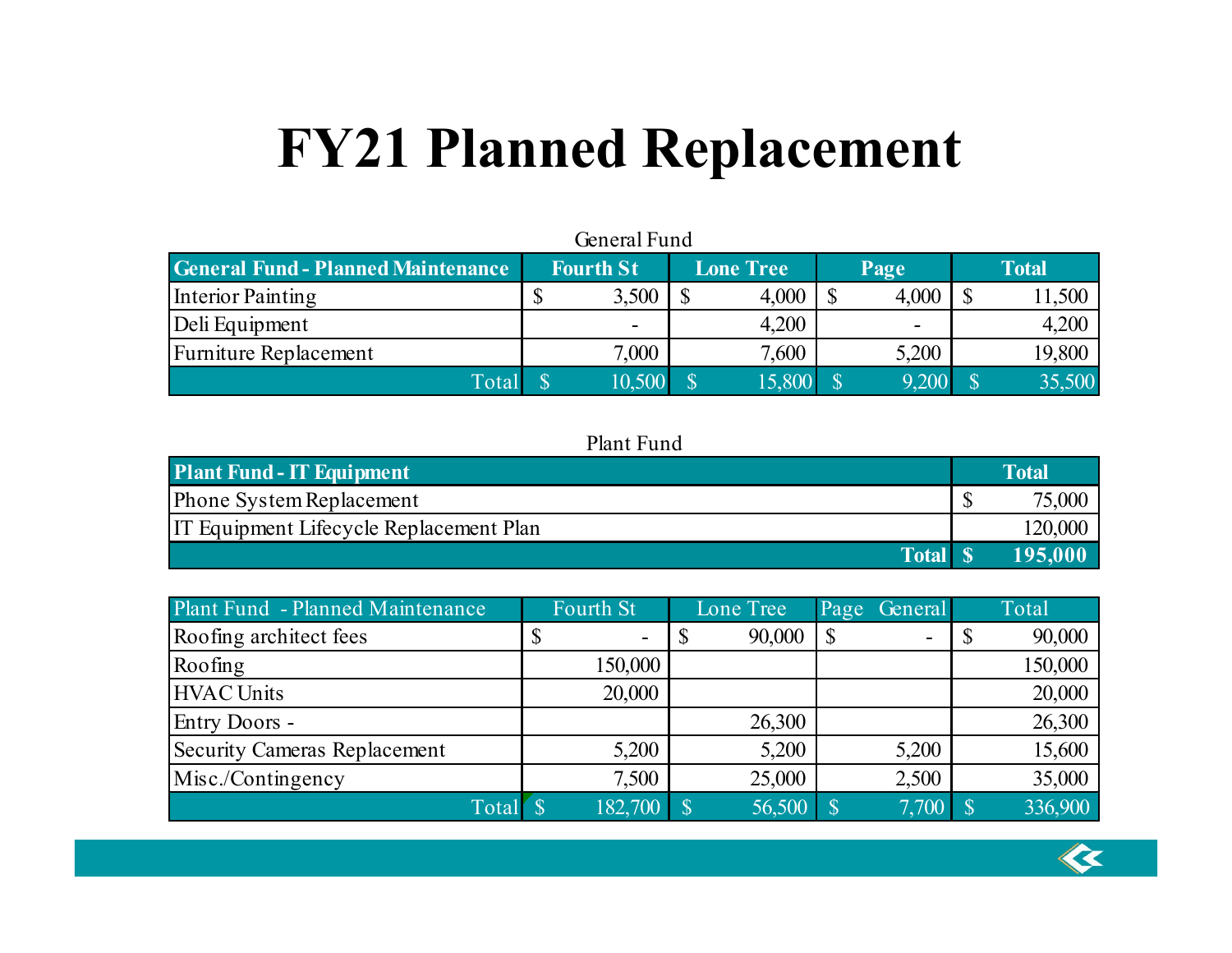## **FY21 All Funds Revenues**

**Restricted**

#### **For Year Ended June 30, 2021**

| For Year Ended June 30, 2021         |              | General    |               | <b>Restricted</b>        |              | <b>Auxiliary</b>         |              | Unexpended               |               | <b>Total All</b> |
|--------------------------------------|--------------|------------|---------------|--------------------------|--------------|--------------------------|--------------|--------------------------|---------------|------------------|
|                                      |              | Fund       |               | Fund                     |              | <b>Fund</b>              |              | <b>Plant Fund</b>        |               | <b>Funds</b>     |
| <b>Revenues</b>                      |              |            |               |                          |              |                          |              |                          |               |                  |
| Tuition and Fees                     | $\mathbb{S}$ | 7,177,303  | $\mathbb{S}$  |                          | S            | $\overline{\phantom{a}}$ | $\mathbb{S}$ | $\overline{\phantom{0}}$ | $\mathcal{S}$ | 7,177,303        |
| <b>State Appropriations</b>          |              | 1,698,400  |               | 397,400                  |              | -                        |              |                          |               | 2,095,800        |
| <b>Property Taxes</b>                |              | 8,704,461  |               |                          |              | $\overline{\phantom{a}}$ |              |                          |               | 8,704,461        |
| Grants & Contracts                   |              | 182,100    |               | 5,394,643                |              |                          |              |                          |               | 5,576,743        |
| Sales & Services                     |              |            |               |                          |              | 17,800                   |              |                          |               | 17,800           |
| <b>Investment Income</b>             |              | 315,000    |               |                          |              |                          |              |                          |               | 315,000          |
| Other Income                         |              | 284,167    |               |                          |              |                          |              |                          |               | 284,167          |
| <b>Total Revenues</b>                | <b>S</b>     | 18,361,431 | $\mathbf S$   | 5,792,043                | \$           | 17,800                   | $\mathbf S$  | ۰.                       |               | \$24,171,274     |
| Other financing sources (uses)       |              |            |               |                          |              |                          |              |                          |               |                  |
| Carryforward                         | $\mathbb{S}$ | 3,318,496  | $\mathbb{S}$  | $\overline{\phantom{a}}$ | $\mathbb{S}$ | 12,600                   | $\mathbb{S}$ |                          | $\mathbb{S}$  | 3,331,096        |
| Transfer In                          |              | 35,500     |               | 78,922                   |              | 12,000                   |              | 711,100                  |               | 837,522          |
| <b>Transfer Out</b>                  |              | (802,022)  |               |                          |              |                          |              | (35,500)                 |               | (837,522)        |
| Total other financing sources (uses) | $\mathbf{s}$ | 2,551,974  | $\mathbf{\$}$ | 78,922                   | $\mathbf S$  | 24,600                   | $\mathbf S$  | 675,600                  | $\mathbf{\$}$ | 3,331,096        |
| <b>Total Revenues and Transfers</b>  |              | 20,913,405 | S             | 5,870,965                | $\mathbf S$  | 42,400                   | $\mathbf S$  | 675,600                  |               | \$27,502,370     |

 $\overline{\mathbf{K}}$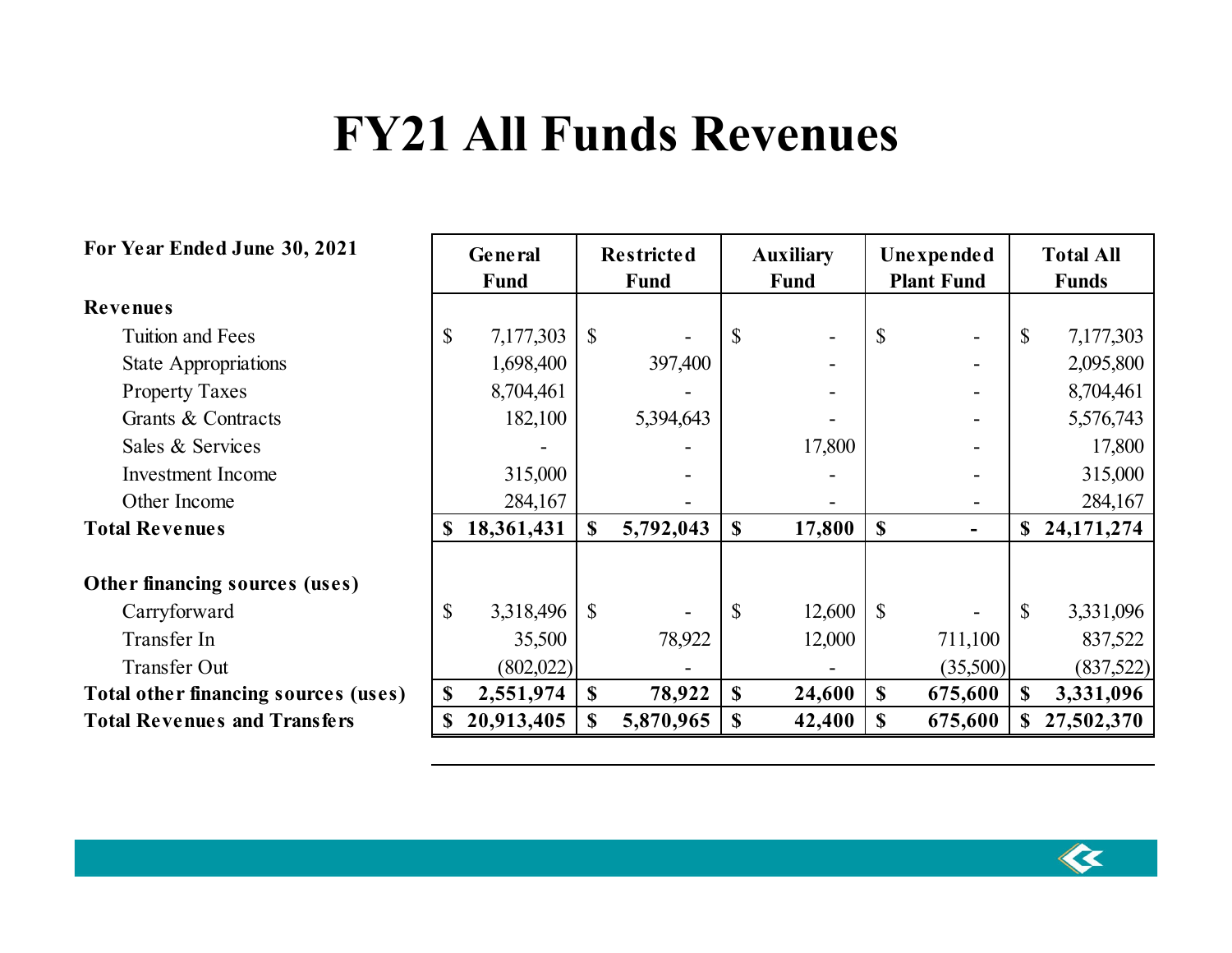## **FY21 All Funds Revenues \$24,171,274**



 $\overline{\mathbf{K}}$ 

Note: Excludes Carryforward and Transfers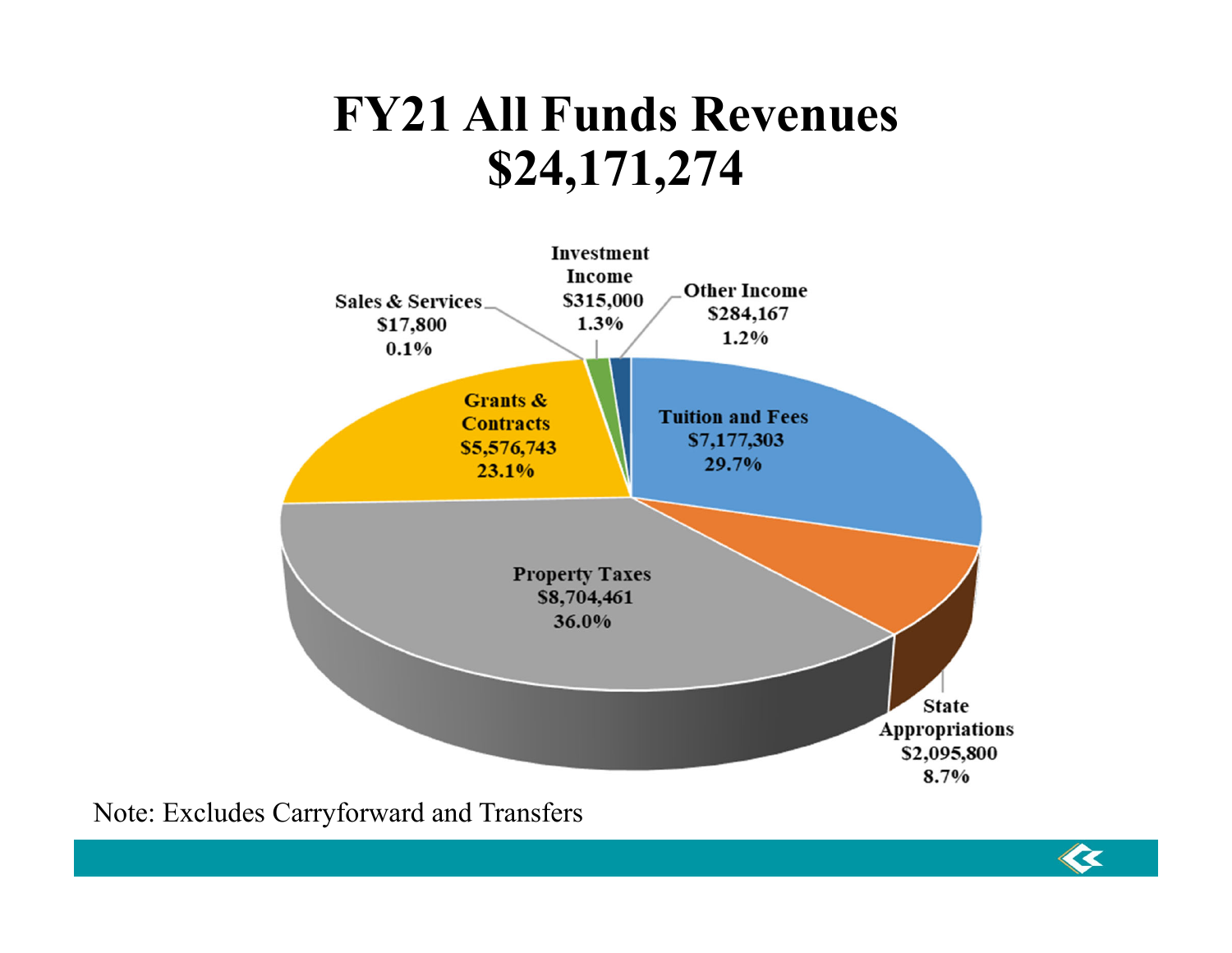## **FY21 All Funds Expenditures by Program**

| For Year Ended June 30, 2021       | General |             | <b>Restricted</b> |             | <b>Auxiliary</b> |             | Unexpended        |         | <b>Total All</b> |            |
|------------------------------------|---------|-------------|-------------------|-------------|------------------|-------------|-------------------|---------|------------------|------------|
|                                    |         | <b>Fund</b> |                   | <b>Fund</b> |                  | <b>Fund</b> | <b>Plant Fund</b> |         | <b>Funds</b>     |            |
| <b>Expenditures by Program</b>     |         |             |                   |             |                  |             |                   |         |                  |            |
| Instruction                        | \$      | 5,255,799   | $\mathbb{S}$      | 1,306,135   | -S               |             |                   |         | \$               | 6,561,934  |
| <b>Public Service</b>              |         |             |                   | 161,700     |                  |             |                   |         |                  | 161,700    |
| Academic Support                   |         | 3,344,791   |                   | 297,581     |                  |             |                   |         |                  | 3,642,372  |
| <b>Student Services</b>            |         | 3,357,289   |                   | 433,256     |                  |             |                   |         |                  | 3,790,545  |
| <b>Institutional Support</b>       |         | 3,852,019   |                   |             |                  |             |                   | 195,000 |                  | 4,047,019  |
| Facilities Operation & Maintenance |         | 1,829,549   |                   |             |                  |             |                   | 336,900 |                  | 2,166,449  |
| Scholarships & Grants              |         | 196,665     |                   | 3,672,293   |                  |             |                   |         |                  | 3,868,958  |
| <b>Auxiliary Enterprises</b>       |         |             |                   |             |                  | 42,400      |                   |         |                  | 42,400     |
| Contingency                        |         | 3,077,293   |                   |             |                  |             |                   | 143,700 |                  | 3,220,993  |
| <b>Total Expenditures</b>          |         | 20,913,405  |                   | 5,870,965   | <sup>S</sup>     | 42,400      | <sup>S</sup>      | 675,600 | \$               | 27,502,370 |

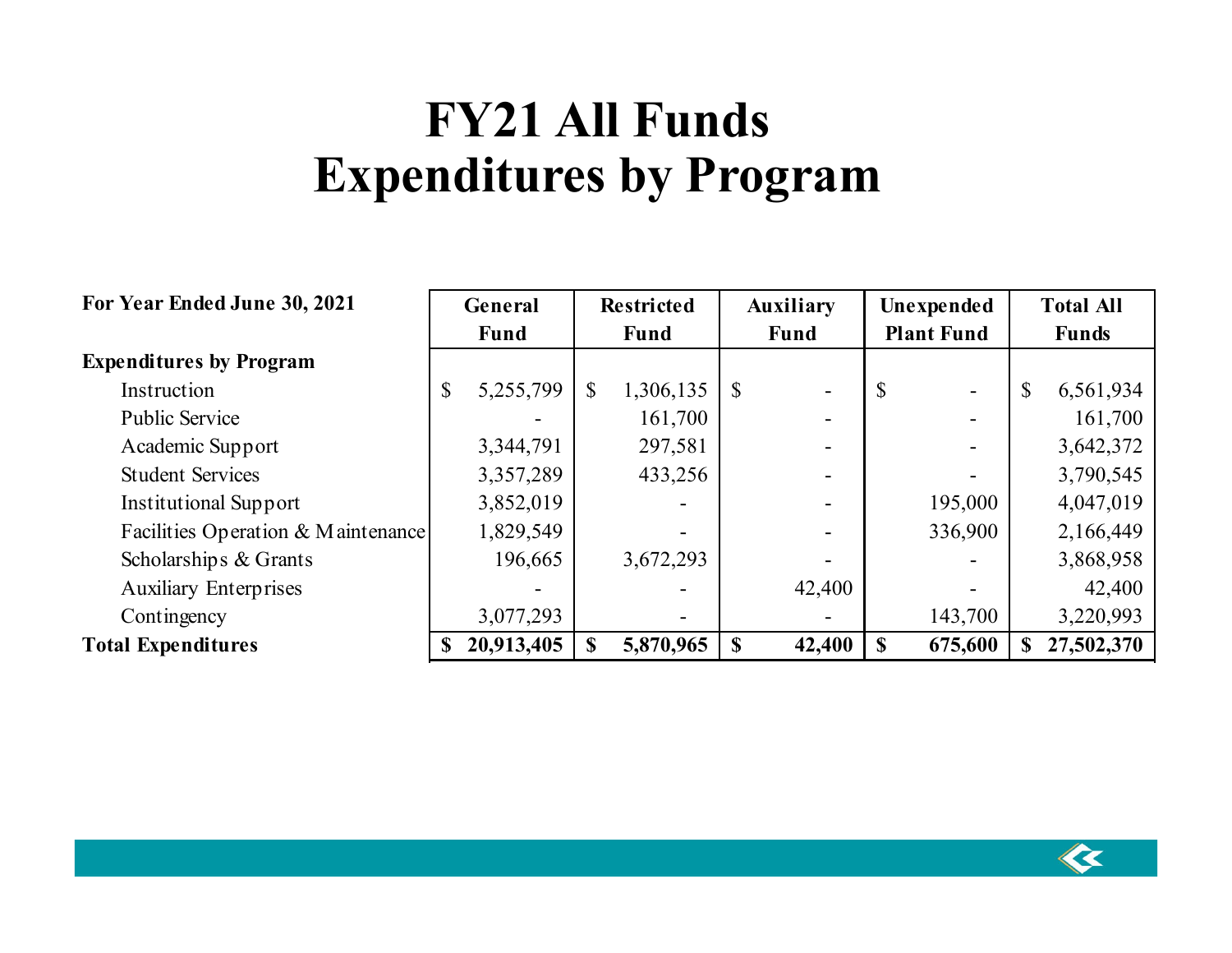## **FY21 All Funds Expenditures by Program \$27,502,370**



 $\ll$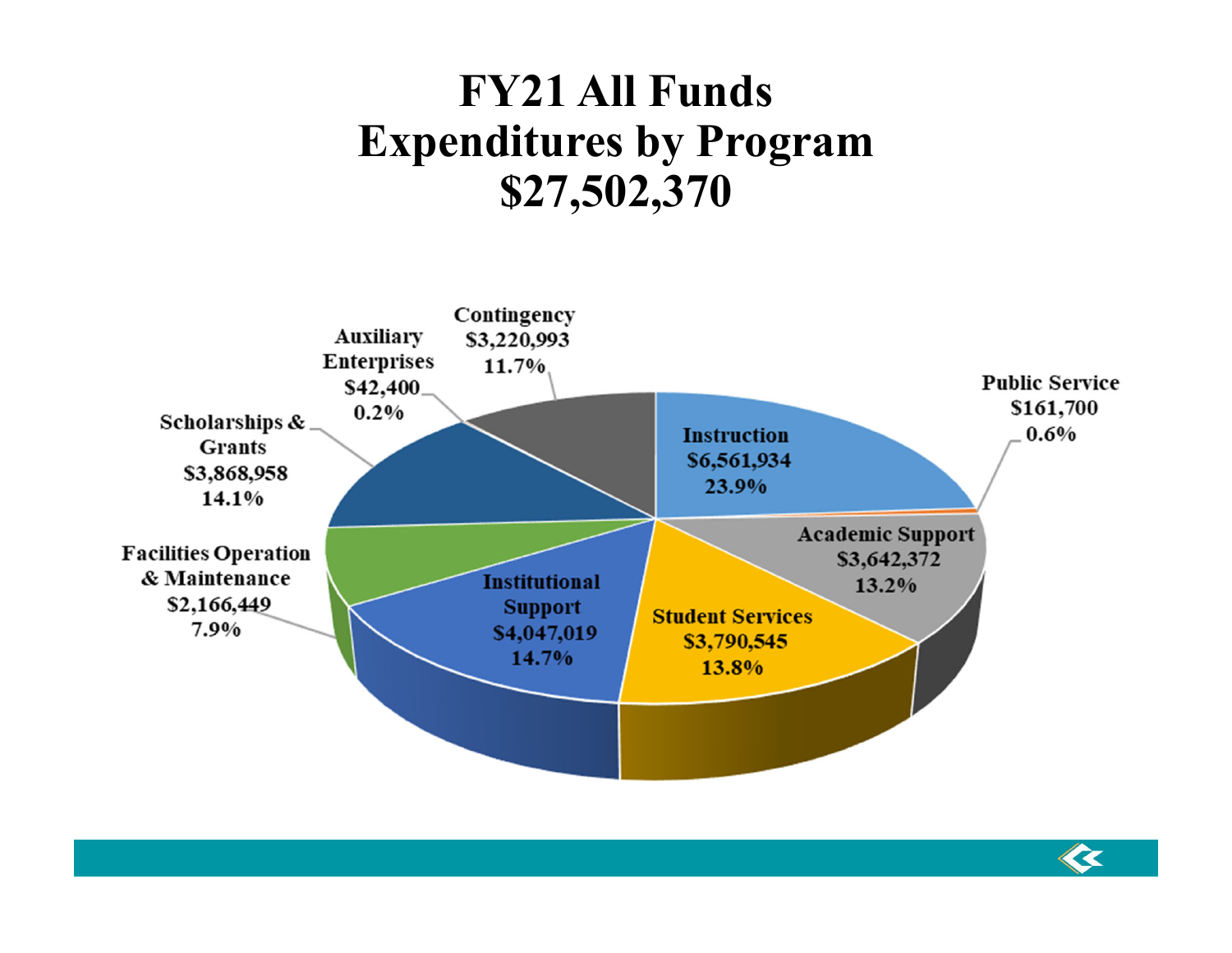## **FY21 All Funds Expenditures by Object**

| For Year Ended June 30, 2021  | General     | <b>Restricted</b> | <b>Auxiliary</b>                                      | Unexpended                               | <b>Total All</b> |  |
|-------------------------------|-------------|-------------------|-------------------------------------------------------|------------------------------------------|------------------|--|
|                               | <b>Fund</b> | <b>Fund</b>       | <b>Fund</b>                                           | <b>Plant Fund</b>                        | <b>Funds</b>     |  |
| <b>Expenditures by Object</b> |             |                   |                                                       |                                          |                  |  |
| <b>Personnel Services</b>     | 14,004,052  | 1,754,208<br>\$   | $\boldsymbol{\mathsf{S}}$<br>$\overline{\phantom{a}}$ | <sup>S</sup><br>$\overline{\phantom{0}}$ | 15,758,260<br>\$ |  |
| <b>Contractual Services</b>   | 915,322     | 7,068             | 300                                                   | $\overline{\phantom{0}}$                 | 922,690          |  |
| Supplies                      | 649,974     | 202,730           | 39,900                                                |                                          | 892,604          |  |
| <b>Fixed Charges</b>          | 1,074,022   | 4,577             |                                                       | $\overline{\phantom{a}}$                 | 1,078,599        |  |
| <b>Utilities</b>              | 572,102     | 601               |                                                       | $\overline{\phantom{a}}$                 | 572,703          |  |
| Travel                        | 221,475     | 98,467            | 2,200                                                 |                                          | 322,142          |  |
| <b>Scholarships</b>           | 196,665     | 3,664,489         |                                                       |                                          | 3,861,154        |  |
| Capital Equipment             |             | 67,034            |                                                       | 531,900                                  | 598,934          |  |
| M iscellaneous/Other          | 202,500     | 71,791            | $\overline{\phantom{a}}$                              |                                          | 274,291          |  |
| Contingency                   | 3,077,293   |                   |                                                       | 143,700                                  | 3,220,993        |  |
| <b>Total Expenditures</b>     | 20,913,405  | 5,870,965         | $\mathbf S$<br>42,400                                 | S<br>675,600                             | 27,502,370<br>\$ |  |

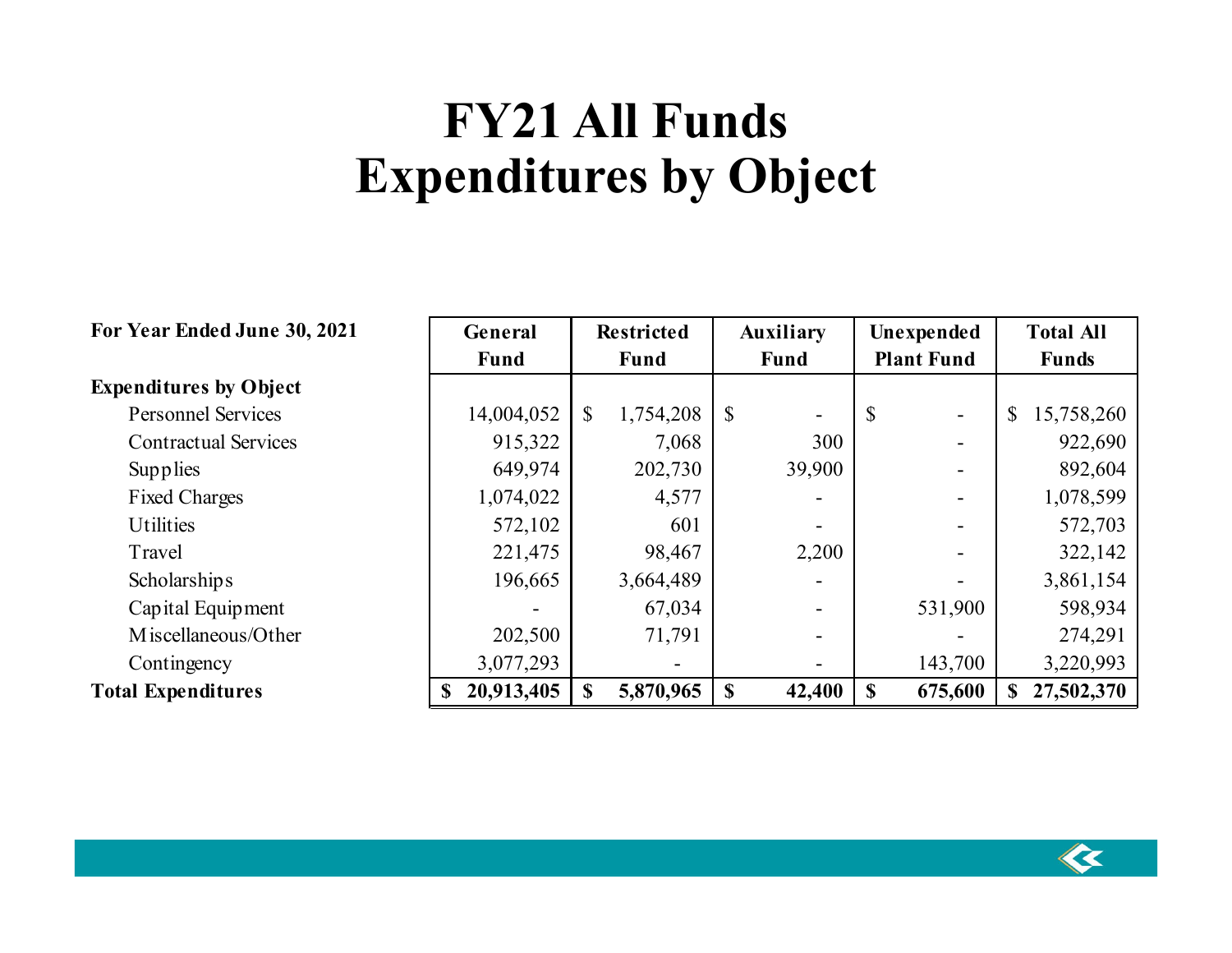## **Reserves**

|                                                           | <b>FY 19</b> | <b>FY 20</b>             | <b>FY 21</b>    |
|-----------------------------------------------------------|--------------|--------------------------|-----------------|
|                                                           | <b>Audit</b> | <b>Budget</b>            | <b>Budget</b>   |
| Restricted and Unrestricted Net Position                  |              |                          |                 |
| (Fund Balance/Reserves)                                   | \$15,689,240 | \$16,956,197             | \$17,164,590    |
| All Funds Sustainability Reserves (33%) - Based on Budget | 8,814,519    | 8,191,614<br>\$          | 7,976,520<br>\$ |
| General Fund - Carryforward                               | 2,000,000    | 2,000,000                | 3,000,000       |
| General Fund - One time Rural College STEM Reserves       |              | 1,003,100                | 715,002         |
| <b>Auxiliary Fund Reserve</b>                             | 51,099       | 43,449                   | 30,849          |
| <b>Plant Fund - Preventative Maintenance Reserves</b>     | 4,716,835    | 4,550,677                | 4,853,877       |
| Plant Fund - ITS Planned Replacement Reserve              | 125,746      | 125,746                  | 50,746          |
| Plant Fund - Copier Replacement Reserve                   | 60,738       | 77,738                   | 94,738          |
| Debt Service - Reserves                                   | 6,388        | 6,388                    | 6,388           |
| Over/(under) Target $\$                                   | (86,085)     | $\mathcal{S}$<br>957,485 | 436,470         |
| % of Fund Balance/Reserves Over/(Under) Target            | $-0.5\%$     | 5.6%                     | 2.5%            |

 $\left\langle \mathbf{\hat{K}}\right\rangle$ 

Note: FY20 Reserves includes One-time Rural State funding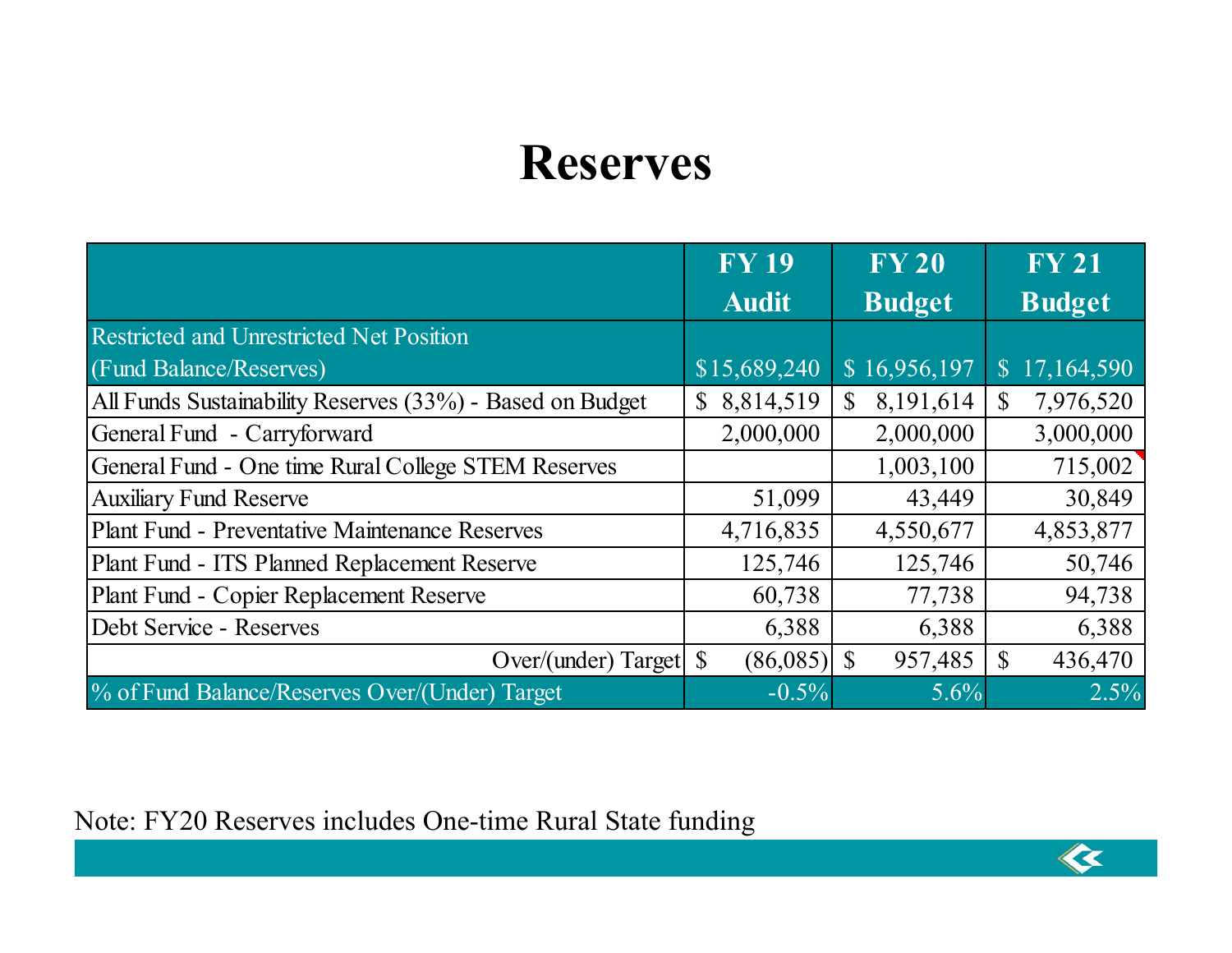## **General Fund Projection**

**General Fund 10-Year Plan** 



 $\overline{\mathbf{K}}$ 

Note: FY20 Reserves includes One-time Rural State funding